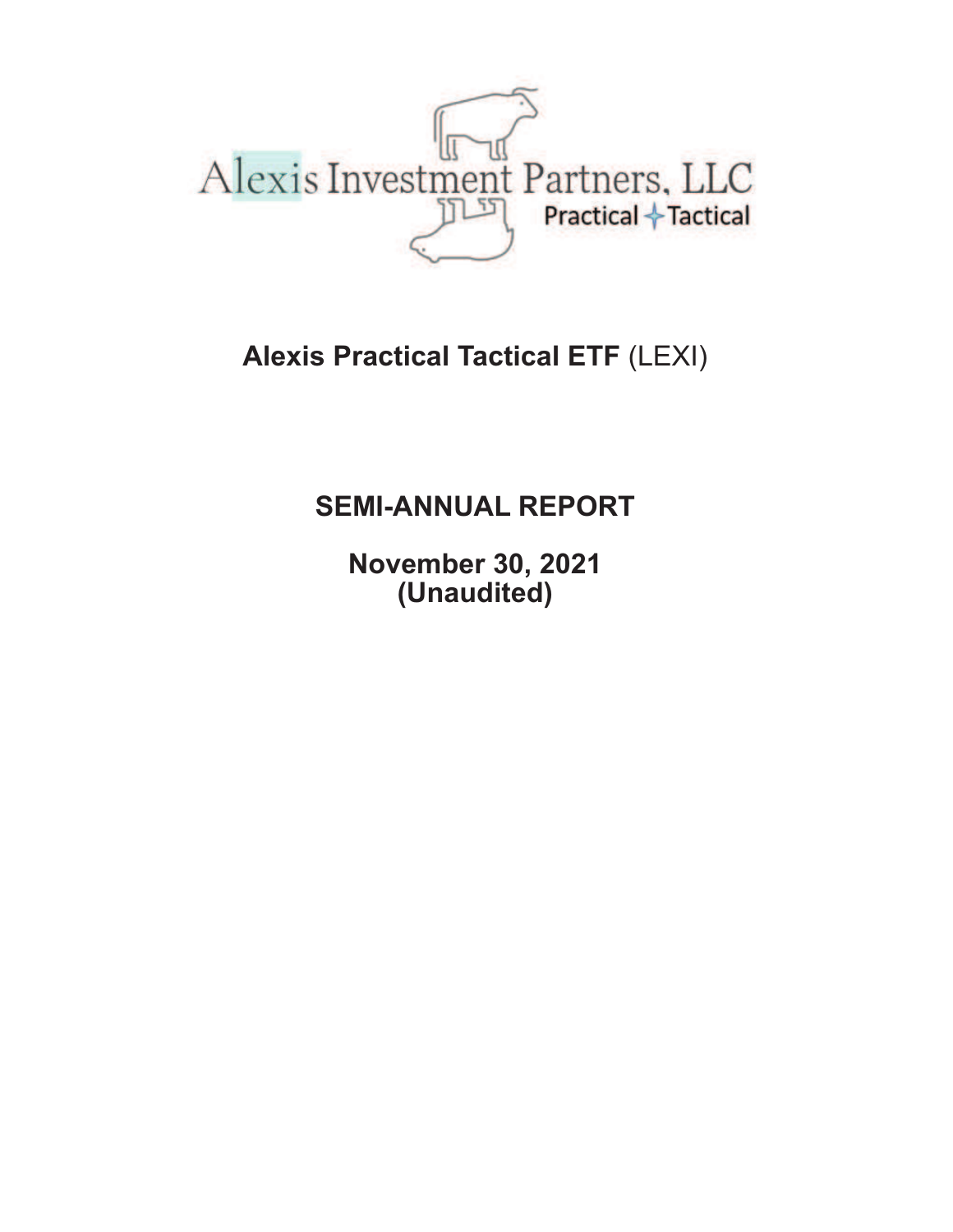# **Alexis Practical Tractical ETF**

# Table of Contents

| $\overline{4}$ |
|----------------|
| 5              |
|                |
|                |
| - 8            |
| 14             |
|                |
|                |
|                |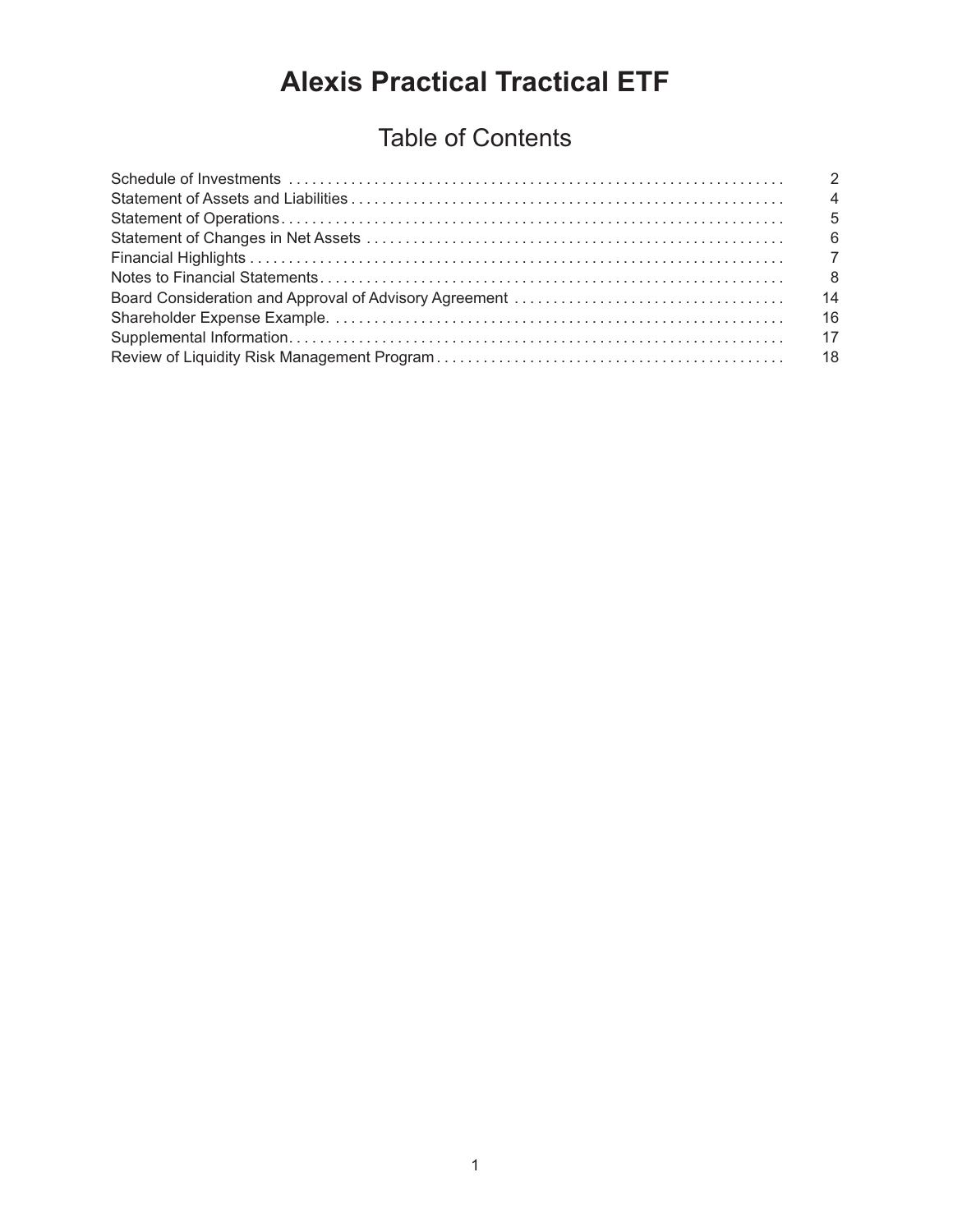#### **Alexis Practical Tactical ETF Schedule of Investments** November 30, 2021 (Unaudited)

|                                                                                 | <b>Shares</b> | Value                |                                                     | <b>Shares</b> | Value      |
|---------------------------------------------------------------------------------|---------------|----------------------|-----------------------------------------------------|---------------|------------|
| <b>COMMON STOCKS - 18.2%</b>                                                    |               |                      | <b>EXCHANGE TRADED FUNDS - 80.9% (c)</b>            |               |            |
| Communications - 0.4%                                                           |               |                      | Commodities - 4.6%                                  |               |            |
| The Walt Disney Co. <sup>(a)</sup>                                              | 1,232         | 178,517<br>\$        | SPDR Gold Shares ETF(a)                             | 13,320        | 2,204,460  |
| <b>Consumer Discretionary - 3.2%</b>                                            |               |                      | Equity $-55.6%$                                     |               |            |
| AutoNation, Inc. <sup>(a)</sup>                                                 | 2,000         | 247,700              | <b>Financial Select Sector SPDR</b>                 |               |            |
| MGM Resorts International                                                       | 5,633         | 222,954              | Fund                                                | 28,906        | 1,097,272  |
| NIKE, Inc. - Class B                                                            | 1,628         | 275,523              | Invesco QQQ Trust, Series 1.                        | 4,539         | 1,787,549  |
| Tempur Sealy International,<br>$Inc. \ldots \ldots \ldots \ldots \ldots \ldots$ | 5.202         | 222,854              | Invesco S&P 500 Equal<br>Weight ETF                 | 15,668        | 2,406,448  |
| The Home Depot, Inc.                                                            | 1,372         | 549,637              | iShares Core S&P Mid-Cap                            |               |            |
|                                                                                 |               | 1,518,668            |                                                     | 8,673         | 2,343,791  |
|                                                                                 |               |                      | iShares Global 100 ETF                              | 32,116        | 2,415,123  |
| Financials - 1.0%                                                               |               |                      | iShares MSCI USA<br>Momentum Factor ETF             | 14,448        | 2,646,151  |
| Morgan Stanley                                                                  | 4,917         | 466,230              | iShares Russell 1000 Value                          |               |            |
|                                                                                 |               |                      |                                                     | 8,711         | 1,382,174  |
| Health Care - 0.7%                                                              |               |                      | iShares Russell 2000 ETF                            | 2,300         | 501,791    |
| Regeneron Pharmaceuticals,<br>$\overline{\mathsf{Inc}}^{(a)}$                   | 532           | 338,634              | iShares S&P Mid-Cap 400<br>Value ETF                | 16,480        | 1,729,906  |
| Industrials $-6.3%$                                                             |               |                      | iShares U.S. Home<br>Construction ETF               | 10,328        | 780,539    |
| Caterpillar, Inc.                                                               | 2.170         | 419,569              | iShares U.S. Transportation                         |               |            |
| Cummins, Inc                                                                    | 1,920         | 402,720              |                                                     | 7,319         | 1,902,867  |
| Deere & Co.                                                                     | 988           | 341,394              | SPDR S&P Homebuilders                               |               |            |
| FedEx Corp.                                                                     | 1,689         | 389,095              |                                                     | 8,477         | 680,873    |
| Honeywell International, Inc. .                                                 | 2,069         | 418,434              | VanEck Vectors<br>Semiconductor ETF                 | 3,825         | 1,166,242  |
| Lockheed Martin Corp                                                            | 668           | 222,658              | Vanguard Dividend                                   |               |            |
| Rockwell Automation, Inc.                                                       | 1,126         | 378,561              | Appreciation ETF                                    | 16,714        | 2,707,501  |
| United Rentals, Inc. <sup>(a)</sup> .                                           | 1,396         | 472,881              | Vanguard Health Care ETF                            | 5,087         | 1,262,492  |
|                                                                                 |               | 3,045,312            | Vanguard Mega Cap Growth                            |               |            |
| Materials $-0.5%$                                                               |               |                      |                                                     | 7,379         | 1,892,935  |
| Freeport-McMoRan, Inc                                                           | 6,849         | 253,961              |                                                     |               | 26,703,654 |
|                                                                                 |               |                      | Fixed Income - 11.2%                                |               |            |
|                                                                                 |               |                      | <b>BlackRock Short Maturity</b>                     |               |            |
| Technology - 6.1%                                                               |               |                      | Bond ETF                                            | 19,999        | 999,950    |
| Apple, Inc.                                                                     | 4,574         | 756,082              | iShares 0-5 Year TIPS Bond                          |               | 2,475,440  |
| Applied Materials, Inc.                                                         | 6,055         | 891,236              |                                                     | 23,340        |            |
| Microsoft Corp.                                                                 | 2,607         | 861,848              | iShares 1-5 Year Investment<br>Grade Corporate Bond |               |            |
| Texas Instruments, Inc.                                                         | 1,105         | 212,569              | ETF                                                 | 5,617         | 303,599    |
| Visa, Inc. - Class $A$                                                          | 1,069         | 207,140<br>2,928,875 | JPMorgan Ultra-Short Income<br>ETF.                 | 11,749        | 594,382    |
|                                                                                 |               |                      | <b>PIMCO Enhanced Short</b>                         |               |            |
| <b>TOTAL COMMON STOCKS</b><br>$(Cost $8,453,772) \ldots$                        |               | 8,730,197            | Maturity Active ETF.                                | 9,823         | 998,901    |
|                                                                                 |               |                      |                                                     |               | 5,372,272  |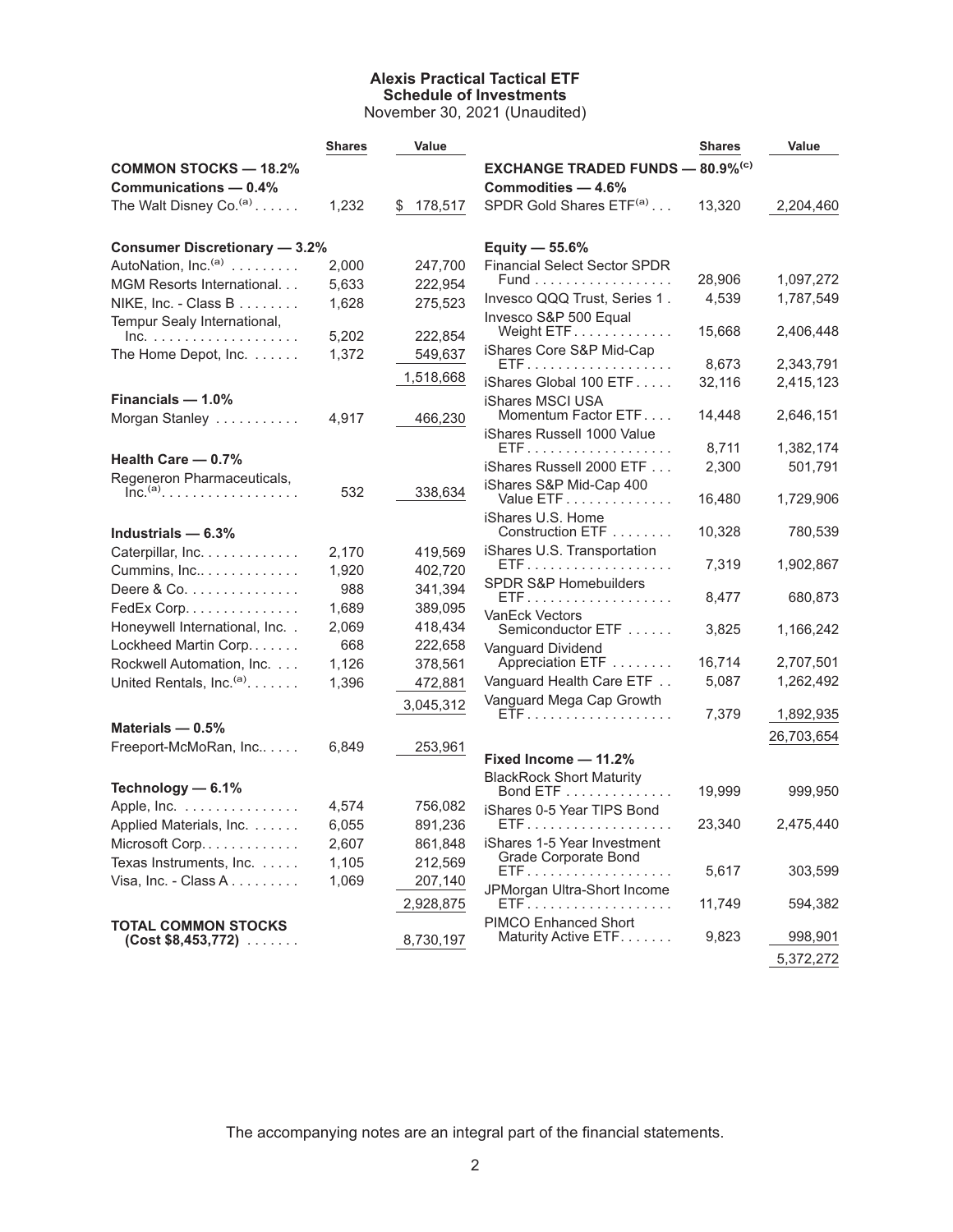|                                                                      | <b>Shares</b> | Value        |
|----------------------------------------------------------------------|---------------|--------------|
| Real Estate Investment Trust (REITs) - 9.5%                          |               |              |
| iShares Cohen & Steers REIT                                          | 65,674        | 4,583,388    |
| <b>TOTAL EXCHANGE</b><br><b>TRADED FUNDS</b><br>$(Cost $37,759,518)$ |               | 38,863,774   |
| <b>SHORT-TERM INVESTMENTS - 0.9%</b>                                 |               |              |
| Money Market Funds - 0.9%                                            |               |              |
| U.S. Bank Money Market<br>Deposit Account,                           |               |              |
| $0.006\%^{(b)}$                                                      | 462,005       | 462,005      |
| <b>TOTAL SHORT-TERM</b><br><b>INVESTMENTS</b>                        |               |              |
| $(Cost $462,005)$                                                    |               | 462,005      |
| TOTAL INVESTMENTS —<br>100.0%                                        |               |              |
| $(Cost $46,675,295)$                                                 |               | 48,055,976   |
| Other assets and liabilities,<br>$net - (0.0)% (d)$                  |               | (21, 833)    |
| TOTAL NET ASSETS -<br>100.0%                                         |               | \$48,034,143 |

Percentages are stated as a percent of net assets

- (a) Non-income producing security.
- (b) The rate shown is the annualized seven-day yield at period end.
- (c) To the extent the Fund invests more heavily in particular sectors or asset classes, its performance will be especially sensitive to developments that significantly affect those sectors or asset classes.
- (d) Less than (0.05)%.

Industry Diversification<sup>\*</sup>

80.9% Exchange Traded Funds

6.3% Industrials

6.1% Technology

3.2% Consumer Discretionary

1.0% Financials

0.9% Money Market Funds and Other Assets and Liabilities, net

0.7% Health Care

0.5% Materials

0.4% Communications

Percentages are stated as a percent of net assets.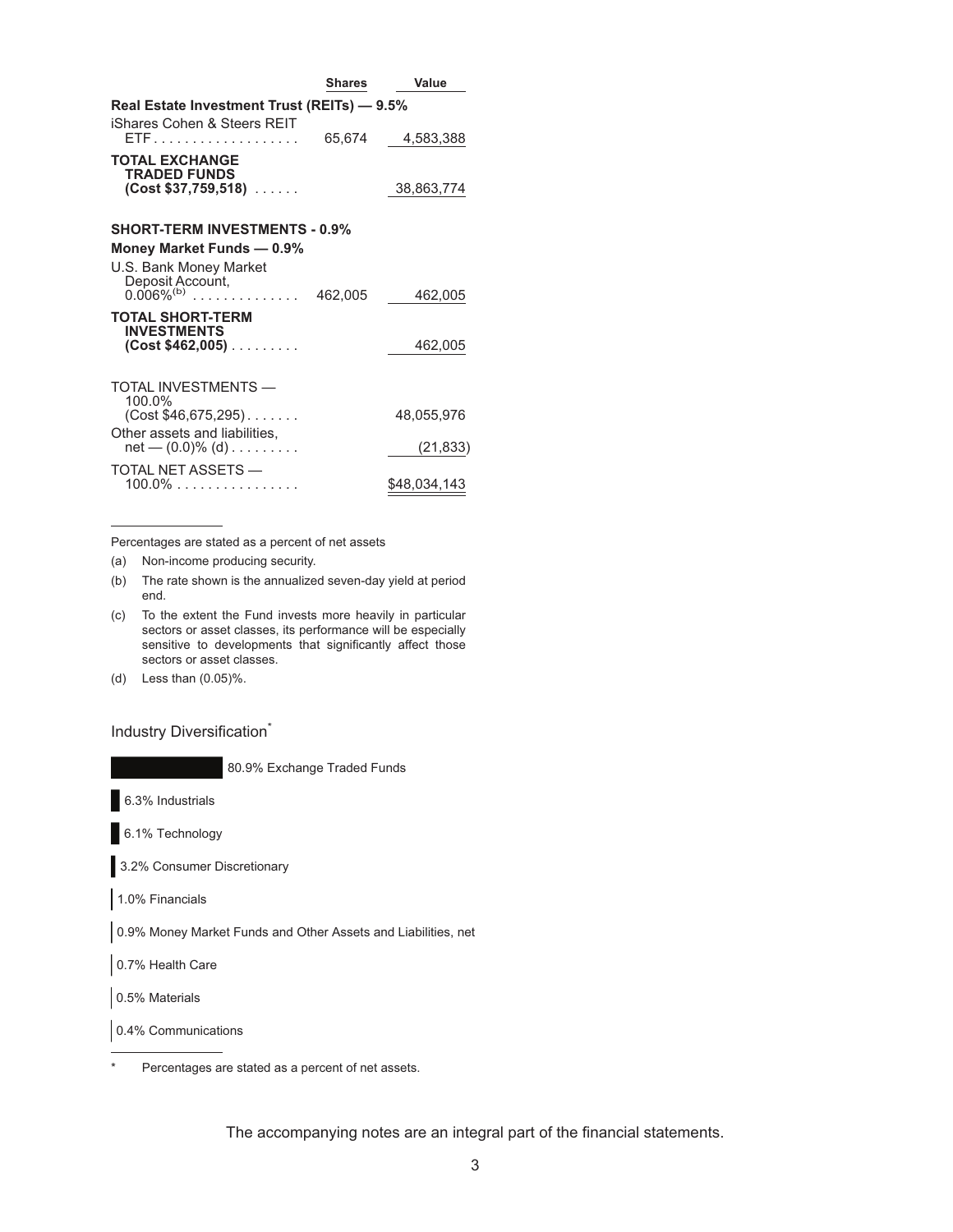## **Alexis Practical Tactical ETF Statement of Assets and Liabilities** November 30, 2021 (Unaudited)

| <b>Assets</b>                                                                            |              |
|------------------------------------------------------------------------------------------|--------------|
|                                                                                          | \$48,055,976 |
|                                                                                          | 11,867       |
|                                                                                          |              |
| <b>Liabilities</b>                                                                       |              |
|                                                                                          | 33,700       |
|                                                                                          | 33,700       |
|                                                                                          | \$48,034,143 |
| <b>Net Assets Consists of:</b>                                                           |              |
|                                                                                          | \$46,642,688 |
|                                                                                          | 1,391,455    |
|                                                                                          | \$48,034,143 |
| Shares of beneficial interest outstanding (unlimited number of shares authorized, no par |              |
|                                                                                          | 1,846,834    |
| Net Asset Value, redemption price and offering price per share                           | 26.01<br>\$  |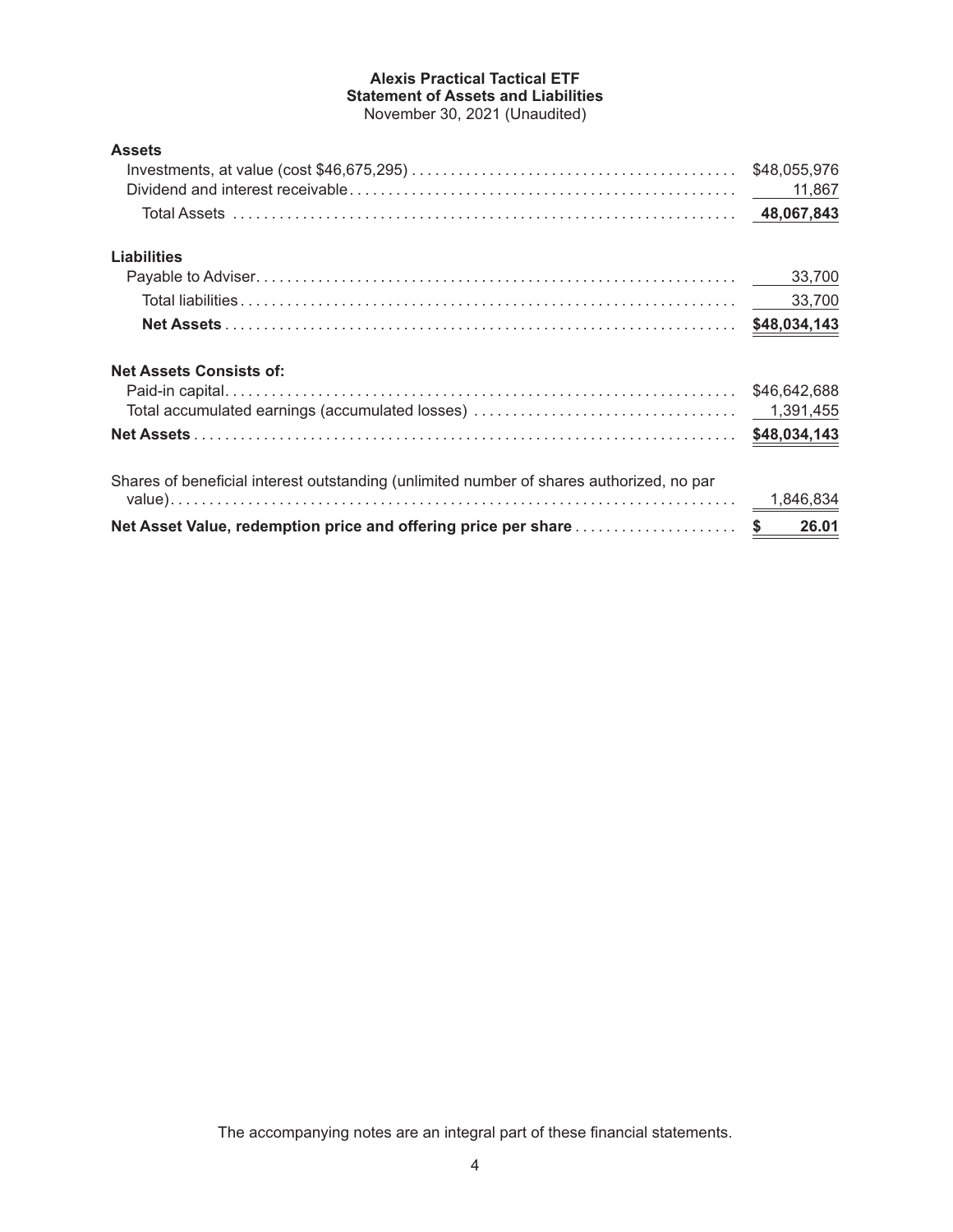## **Alexis Practical Tactical ETF Statement of Operations**

For the Period Ended November 30, 2021<sup>(1)</sup> (Unaudited)

| <b>Investment Income</b>                                          |                |
|-------------------------------------------------------------------|----------------|
|                                                                   | 143.117<br>\$. |
|                                                                   | 43             |
|                                                                   | 143,160        |
| <b>Expenses</b>                                                   |                |
|                                                                   | 145,169        |
|                                                                   | 145,169        |
|                                                                   | (2,009)        |
| <b>Realized and Unrealized Gain (Loss) on Investments</b>         |                |
|                                                                   | 12,783         |
| Net change in unrealized appreciation/depreciation on investments | 1,380,681      |
| Net realized and unrealized gain on investments                   | 1,393,464      |
|                                                                   | \$1,391,455    |

(1) The Fund commenced operations on June 30, 2021.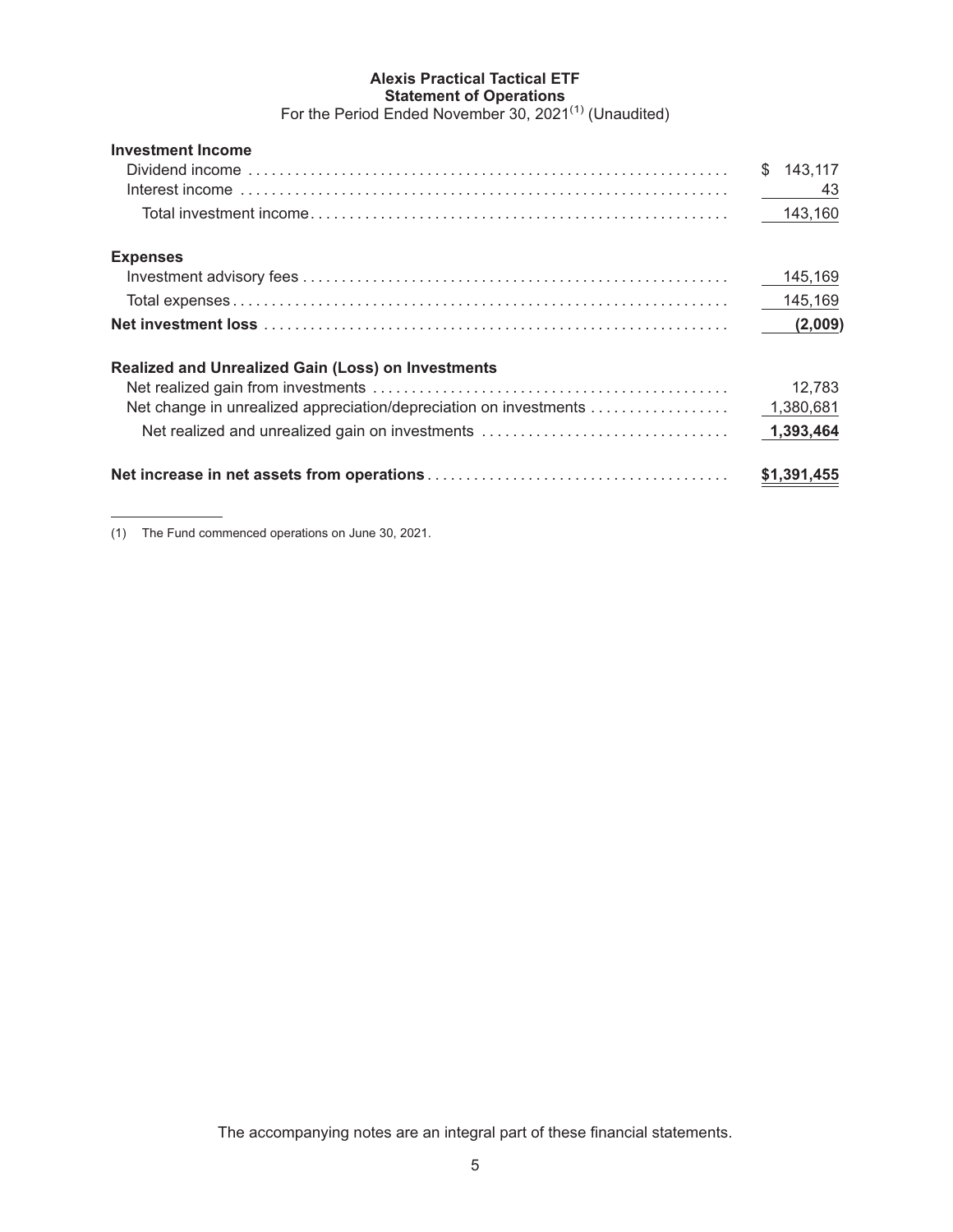## **Alexis Practical Tactical ETF Statement of Changes in Net Assets**

|                                                                       | <b>Period Ended</b><br>November 30,<br>$2021^{(1)}$<br>(Unaudited) |
|-----------------------------------------------------------------------|--------------------------------------------------------------------|
| <b>From Operations</b>                                                |                                                                    |
|                                                                       | \$<br>(2,009)                                                      |
|                                                                       | 12,783                                                             |
| Net change in net unrealized appreciation/depreciation on investments | 1,380,681                                                          |
|                                                                       |                                                                    |
| <b>From Capital Share Transactions</b>                                |                                                                    |
|                                                                       | 53,524,992                                                         |
|                                                                       | (6,882,304)                                                        |
| Net increase in net assets resulting from capital share transactions  | 46,642,688                                                         |
|                                                                       | 48,034,143                                                         |
| <b>Net Assets</b>                                                     |                                                                    |
|                                                                       |                                                                    |
|                                                                       | \$48,034,143                                                       |
| <b>Changes in Shares Outstanding</b>                                  |                                                                    |
|                                                                       |                                                                    |
|                                                                       | 2,116,834                                                          |
|                                                                       | (270,000)                                                          |
|                                                                       | 1,846,834                                                          |

(1) The Fund commenced operations on June 30, 2021.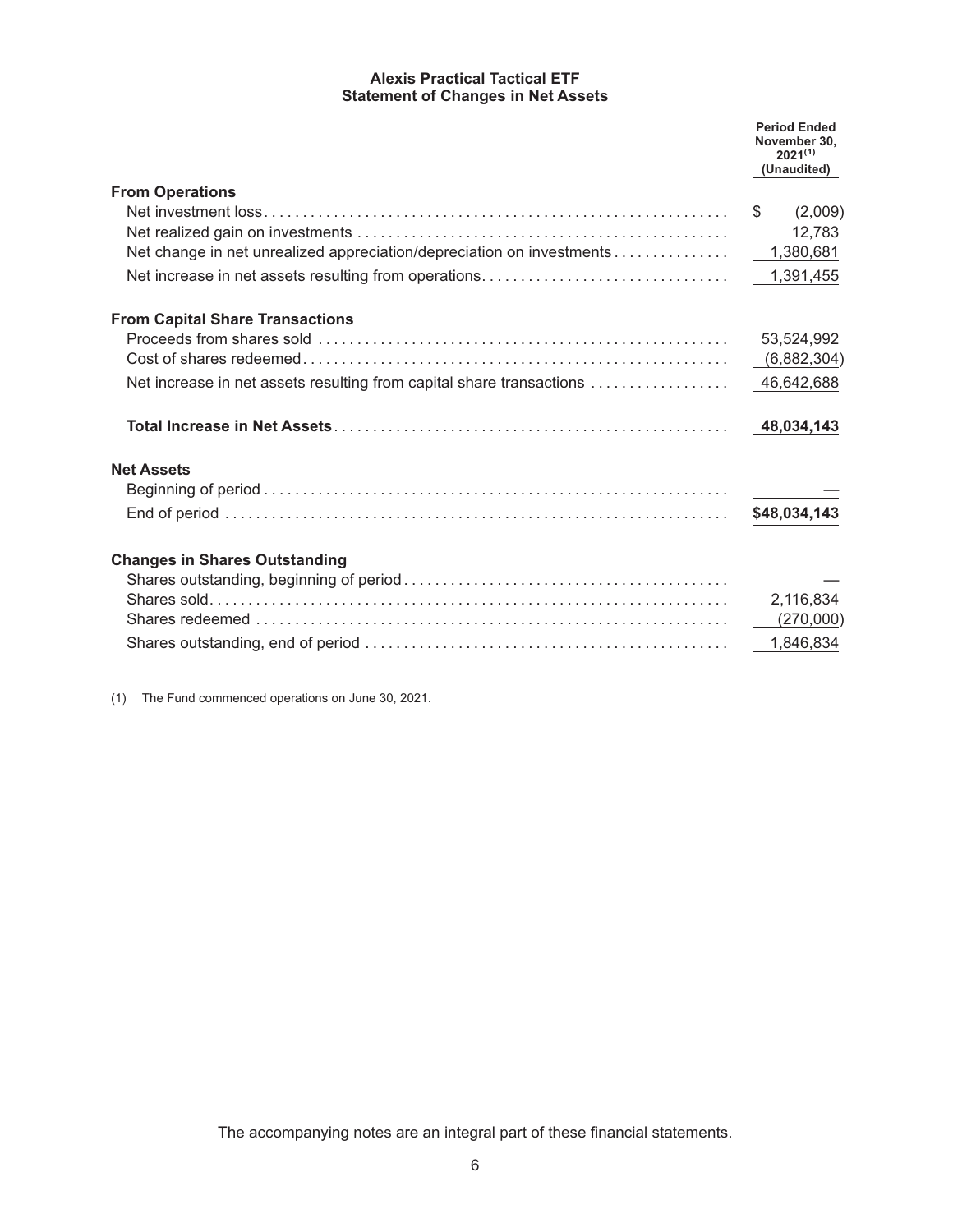#### **Alexis Practical Tactical ETF Financial Highlights** For a Share Outstanding Throughout the Period

|                                                             | <b>Period Ended</b><br>November 30.<br>$2021^{(1)}$<br>(Unaudited) |
|-------------------------------------------------------------|--------------------------------------------------------------------|
|                                                             | \$25.00                                                            |
| Income (Loss) from investment operations:                   | (0.00)                                                             |
|                                                             | $-1.01$                                                            |
|                                                             | 1.01                                                               |
|                                                             | \$26.01                                                            |
|                                                             | $4.04\%^{(4)}$<br>$4.07\%^{(4)}$                                   |
| <b>Supplemental Data and Ratios:</b>                        | \$48,034                                                           |
| Ratio of net investment income (loss) to average net assets | $0.85\%^{(5)}$<br>$(0.01) \%^{(5)}$<br>$18\%^{(4)}$                |

<sup>(1)</sup> The Fund commenced investment operations on June 30, 2021.

(2) Per share net investment income (loss) was calculated using average shares outstanding.

(3) Total return in the table represents the rate that the investor would have earned or lost on an investment in the Fund, assuming reinvestment of dividends.

<sup>(4)</sup> Not annualized for periods less than one year.

<sup>(5)</sup> Annualized for periods less than one year.

<sup>(6)</sup> Excludes in-kind transactions associated with creations and redemptions of the Fund.

<sup>(7)</sup> Does not include income and expenses of exchange traded funds in which the Fund invests.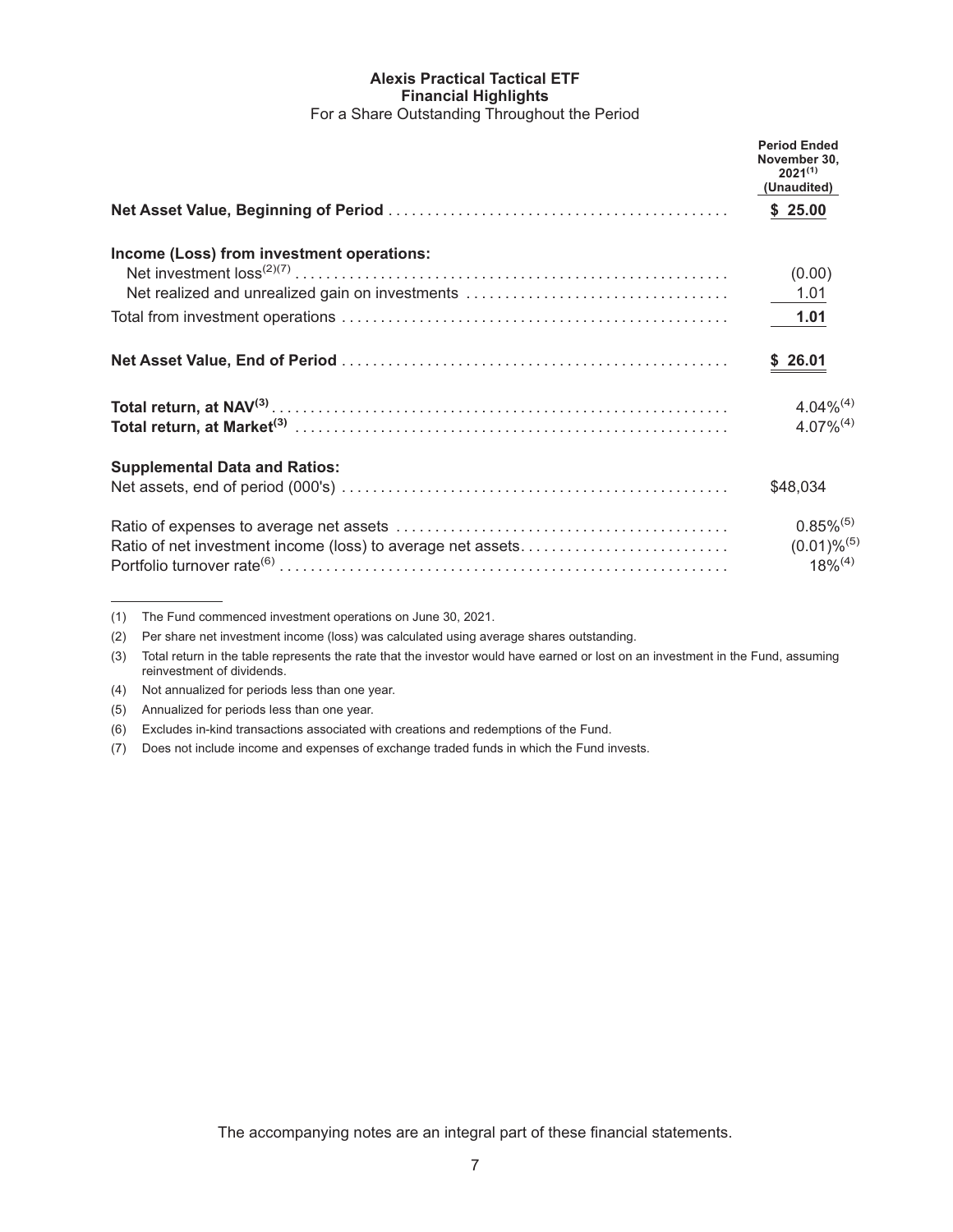#### **1. ORGANIZATION**

Alexis Practical Tactical ETF (the ''Fund'') is a diversified series of Listed Funds Trust (the ''Trust''), formerly Active Weighting Funds ETF Trust. The Trust was organized as a Delaware statutory trust on August 26, 2016, under a Declaration of Trust amended on December 21, 2018 and is registered with the U.S. Securities and Exchange Commission (the ''SEC'') as an open-end management investment company under the Investment Company Act of 1940, as amended (the ''1940 Act'').

The Fund is an actively-managed exchange-traded fund (''ETF'') that seeks total return primarily through long-term capital appreciation, with income and capital preservation as secondary objectives.

Costs incurred by the Fund in connection with the organization, registration and the initial public offering of shares were paid by Alexis Investment Partners, LLC ("AIP" or the "Adviser"), the Fund's Investment Adviser.

## **2. SIGNIFICANT ACCOUNTING POLICIES**

The Fund is an investment company and accordingly follows the investment company accounting and reporting guidance of the Financial Accounting Standards Board (''FASB'') Accounting Standards Codification (''ASC'') Topic 946, *Financial Services — Investment Companies*. The Fund prepares its financial statements in accordance with accounting principles generally accepted in the United States of America (''U.S. GAAP'') and follows the significant accounting policies described below.

#### **Use of Estimates**

The preparation of the financial statements in conformity with U.S. GAAP requires management to make estimates and assumptions that affect the reported amounts of assets and liabilities and disclosures of contingent assets and liabilities at the date of the financial statements and the reported amounts of increases and decreases in net assets from operations during the reporting period. Actual results could differ from these estimates.

#### **Share Transactions**

The net asset value (''NAV'') per share of the Fund will be equal to the Fund's total assets minus the Fund's total liabilities divided by the total number of shares outstanding. The NAV that is published will be rounded to the nearest cent. The NAV is determined as of the close of trading (generally, 4:00 p.m. Eastern Time) on each day the New York Stock Exchange (''NYSE'') is open for trading.

#### **Fair Value Measurement**

In calculating the NAV, the Fund's exchange-traded equity securities will be valued at fair value, which will generally be determined using the last reported official closing or last trading price on the exchange or market on which the security is primarily traded at the time of valuation. Such valuations are typically categorized as Level 1 in the fair value hierarchy described below.

Securities listed on the NASDAQ Stock Market, Inc. are generally valued at the NASDAQ official closing price.

If market quotations are not readily available, or if it is determined that a quotation of a security does not represent fair value, then the security is valued at fair value as determined in good faith by the Adviser using procedures adopted by the Board of Trustees of the Trust (the ''Board''). The circumstances in which a security may be fair valued include, among others: the occurrence of events that are significant to a particular issuer, such as mergers, restructurings or defaults; the occurrence of events that are significant to an entire market, such as natural disasters in a particular region or government actions; trading restrictions on securities; thinly traded securities; and market events such as trading halts and early market closings. Due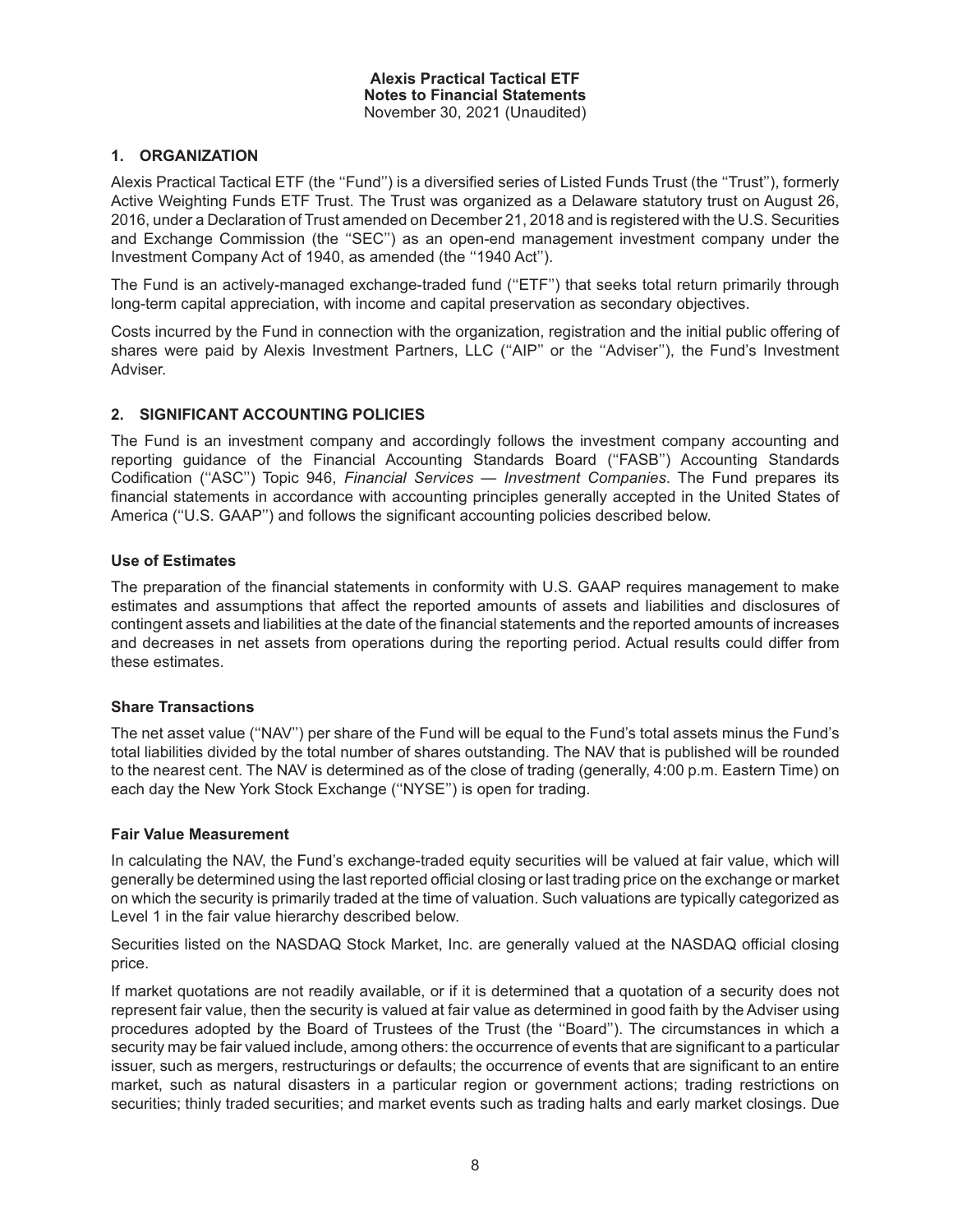to the inherent uncertainty of valuations, fair values may differ significantly from the values that would have been used had an active market existed. Fair valuation could result in a different NAV than a NAV determined by using market quotations. Such valuations are typically categorized as Level 2 or Level 3 in the fair value hierarchy described below.

Money market funds are valued at NAV. If NAV is not readily available the securities will be valued at fair value.

FASB ASC Topic 820, Fair Value Measurements and Disclosures (''ASC 820'') defines fair value, establishes a framework for measuring fair value in accordance with U.S. GAAP, and requires disclosure about fair value measurements. It also provides guidance on determining when there has been a significant decrease in the volume and level of activity for an asset or liability, when a transaction is not orderly, and how that information must be incorporated into fair value measurements. Under ASC 820, various inputs are used in determining the value of the Fund's investments. These inputs are summarized in the following hierarchy:

- Level 1 Unadjusted quoted prices in active markets for identical assets or liabilities that the Fund has the ability to access.
- Level 2 Observable inputs other than quoted prices included in Level 1 that are observable for the asset or liability, either directly or indirectly. These inputs may include quoted prices for the identical instrument on an inactive market, prices for similar securities, interest rates, prepayment speeds, credit risk, yield curves, default rates and similar data.
- Level 3 Unobservable inputs for the asset or liability, to the extent relevant observable inputs are not available; representing the Fund's own assumptions about the assumptions a market participant would use in valuing the asset or liability, and would be based on the best information available.

The fair value hierarchy gives the highest priority to quoted prices (unadjusted) in active markets for identical assets or liabilities (Level 1) and the lowest priority to unobservable inputs (Level 3).

The availability of observable inputs can vary from security to security and is affected by a wide variety of factors, including, for example, the type of security, whether the security is new and not yet established in the marketplace, the liquidity of markets, and other characteristics particular to the security. To the extent that valuation is based on models or inputs that are less observable or unobservable in the market, the determination of fair value requires more judgment. Accordingly, the degree of judgment exercised in determining fair value is greatest for instruments categorized in Level 3.

All other securities and investments for which market values are not readily available, including restricted securities, and those securities for which it is inappropriate to determine prices in accordance with the aforementioned procedures, are valued at fair value as determined in good faith under procedures adopted by the Board, although the actual calculations may be done by others. Factors considered in making this determination may include, but are not limited to, information obtained by contacting the issuer, analysts, or the appropriate stock exchange (for exchange-traded securities), analysis of the issuer's financial statements or other available documents and, if necessary, available information concerning other securities in similar circumstances.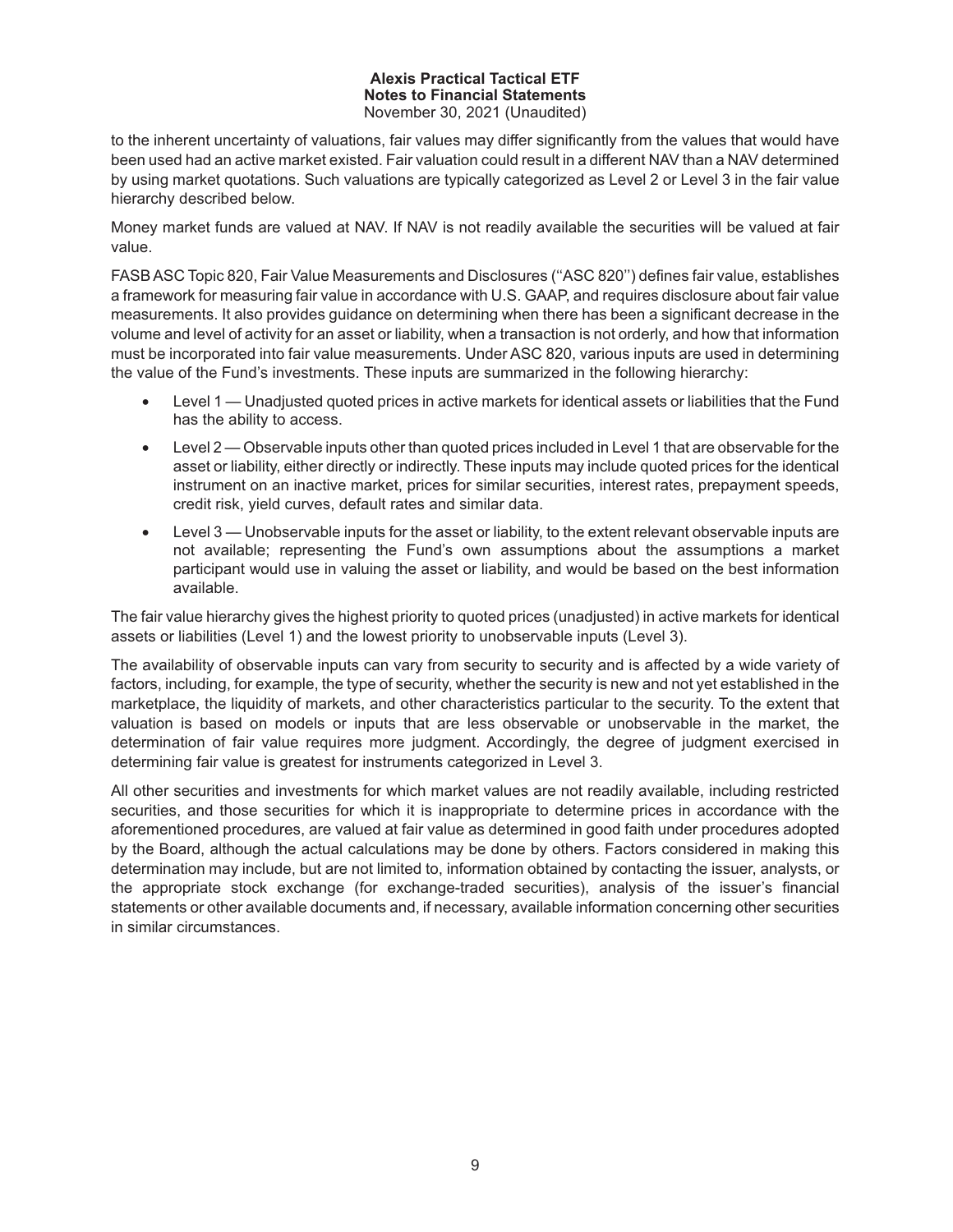The inputs or methodology used for valuing securities are not necessarily an indication of the risk associated with investing in those securities. The hierarchy classification of inputs used to value the Fund's investments at November 30, 2021 are as follows:

|                                                 | Level 1 | Level 2 |        | Level 3 |                          |              |  | Total |
|-------------------------------------------------|---------|---------|--------|---------|--------------------------|--------------|--|-------|
| <b>Investments - Assets:</b>                    |         |         |        |         |                          |              |  |       |
| Common Stocks <sup>*</sup> \$ 8,730,197         |         |         | $\sim$ |         | $\overline{\phantom{0}}$ | \$8,730,197  |  |       |
|                                                 |         |         |        |         |                          | 38,863,774   |  |       |
|                                                 |         |         |        |         |                          | 462,005      |  |       |
| <b>Total Investments - Assets  \$48,055,976</b> |         |         |        |         |                          | \$48,055,976 |  |       |

See the Schedule of Investments for industry classifications.

#### **Security Transactions**

Investment transactions are recorded as of the date that the securities are purchased or sold (trade date). Realized gains and losses from the sale or disposition of securities are calculated based on the specific identification basis.

#### **Investment Income**

Dividend income is recognized on the ex-dividend date. Interest income is accrued daily. Withholding taxes on foreign dividends have been provided for in accordance with the Fund's understanding of the applicable tax rules and regulations. An amortized cost method of valuation may be used with respect to debt obligations with sixty days or less remaining to maturity, unless the Adviser determines in good faith that such method does not represent fair value.

#### **Tax Information, Dividends and Distributions to Shareholders and Uncertain Tax Positions**

The Fund is treated as a separate entity for Federal income tax purposes. The Fund intends to qualify as a regulated investment company (''RIC'') under Subchapter M of the Internal Revenue Code of 1986, as amended (the ''Internal Revenue Code''). To qualify and remain eligible for the special tax treatment accorded to RICs, the Fund must meet certain annual income and quarterly asset diversification requirements and must distribute annually at least 90% of the sum of (i) its investment company taxable income (which includes dividends, interest and net short-term capital gains) and (ii) certain net tax-exempt income, if any. If so qualified, the Fund will not be subject to Federal income tax.

Distributions to shareholders are recorded on the ex-dividend date. The Fund generally pays out dividends from net investment income, if any, at least annually, and distributes its net capital gains, if any, to shareholders at least annually. The Fund may also pay a special distribution at the end of the calendar year to comply with Federal tax requirements. The amount of dividends and distributions from net investment income and net realized capital gains are determined in accordance with Federal income tax regulations which may differ from U.S. GAAP. These ''book/tax'' differences are either considered temporary or permanent in nature. To the extent these differences are permanent in nature, such amounts are reclassified within the components of net assets based on their Federal tax basis treatment; temporary differences do not require reclassification. Dividends and distributions which exceed earnings and profit for tax purposes are reported as a tax return of capital.

Management evaluates the Fund's tax positions to determine if the tax positions taken meet the minimum recognition threshold in connection with accounting for uncertainties in income tax positions taken or expected to be taken for the purposes of measuring and recognizing tax liabilities in the financial statements. Recognition of tax benefits of an uncertain tax position is required only when the position is ''more likely than not'' to be sustained assuming examination by taxing authorities. Interest and penalties related to income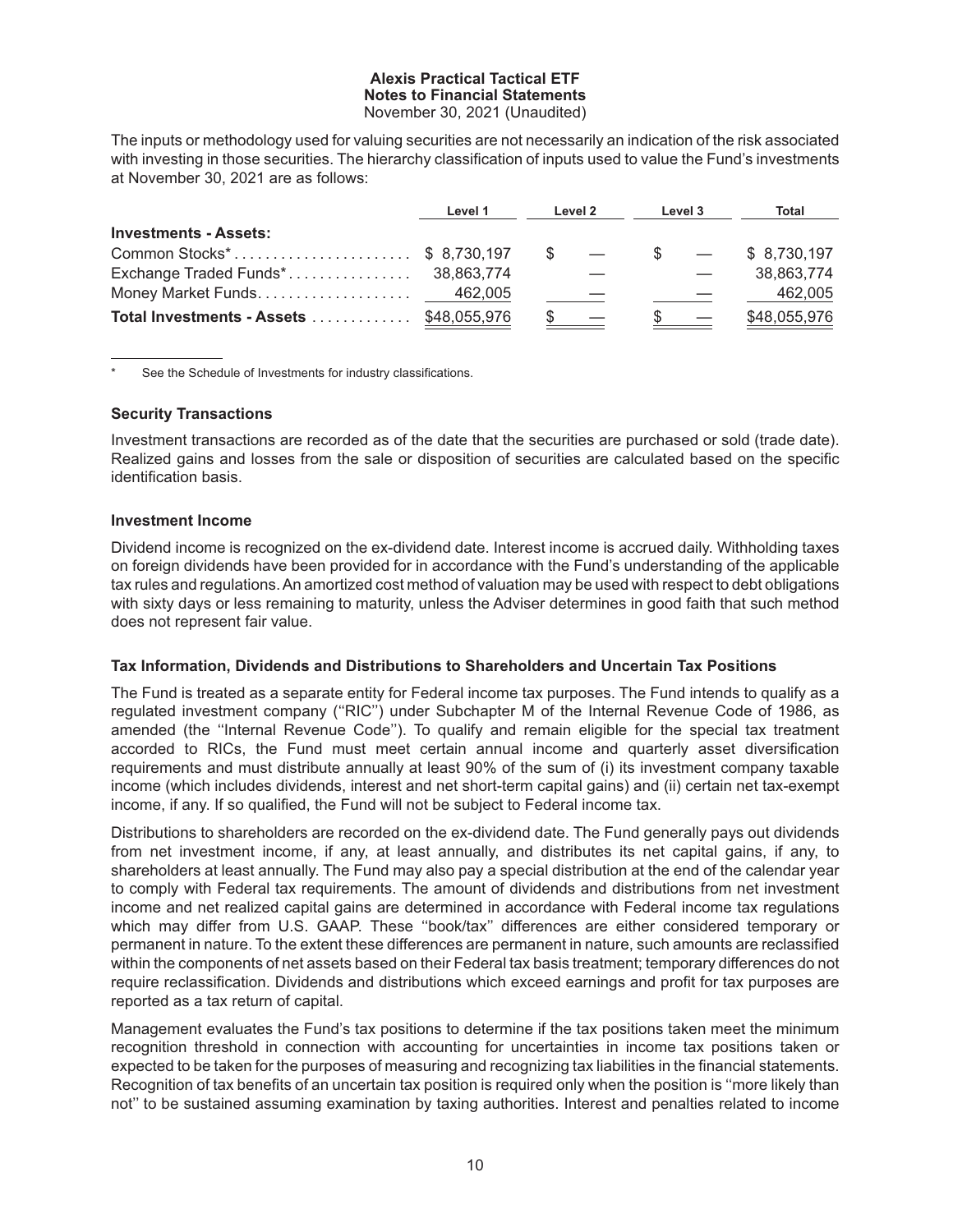taxes would be recorded as income tax expense. The Fund's Federal income tax returns are subject to examination by the Internal Revenue Service (the ''IRS'') for a period of three fiscal years after they are filed. State and local tax returns may be subject to examination for an additional fiscal year depending on the jurisdiction.

The Fund commenced operations on June 30, 2021.

#### **Indemnification**

In the normal course of business, the Fund expects to enter into contracts that contain a variety of representations and warranties and which provide general indemnifications. The Fund's maximum exposure under these anticipated arrangements is unknown, as this would involve future claims that may be made against the Fund that have not yet occurred. However, the Adviser expects the risk of loss to be remote.

## **3. INVESTMENT ADVISORY AND OTHER AGREEMENTS**

#### **Investment Advisory Agreement**

The Trust has entered into an Investment Advisory Agreement (the ''Advisory Agreement'') with the Adviser. Under the Advisory Agreement, the Adviser provides a continuous investment program for the Fund's assets in accordance with its investment objectives, policies and limitations, and oversees the day-to-day operations of the Fund subject to the supervision of the Board, including the Trustees who are not ''interested persons'' of the Trust as defined in the 1940 Act.

Pursuant to the Advisory Agreement between the Trust, on behalf of the Fund, and AIP, the Fund pays a unified management fee to the Adviser, which is calculated daily and paid monthly, at an annual rate of 0.85% of the Fund's average daily net assets. AIP has agreed to pay all expenses of the Fund except the fee paid to AIP under the Advisory Agreement, interest charges on any borrowings, dividends and other expenses on securities sold short, taxes, brokerage commissions and other expenses incurred in placing orders for the purchase and sale of securities and other investment instruments, acquired fund fees and expenses, accrued deferred tax liability, extraordinary expenses, and distribution (12b-1) fees and expenses (if any).

At November 30, 2021, a majority of the outstanding shares of the Fund were held in separately managed accounts of the Adviser.

#### **Distribution Agreement and 12b-1 Plan**

Foreside Fund Services, LLC (the ''Distributor'') serves as the Fund's distributor pursuant to a Distribution Services Agreement. The Distributor receives compensation for the statutory underwriting services it provides to the Fund. The Distributor enters into agreements with certain broker-dealers and others that will allow those parties to be ''Authorized Participants'' and to subscribe for and redeem shares of the Fund. The Distributor will not distribute shares in less than whole Creation Units and does not maintain a secondary market in shares.

The Board has adopted a Distribution and Service Plan pursuant to Rule 12b-1 under the 1940 Act (''Rule 12b-1 Plan''). In accordance with the Rule 12b-1 Plan, the Fund is authorized to pay an amount up to 0.25% of the Fund's average daily net assets each year for certain distribution-related activities. As authorized by the Board, no Rule 12b-1 fees are currently paid by the Fund and there are no plans to impose these fees. However, in the event Rule 12b-1 fees are charged in the future, they will be paid out of the Fund's assets. The Adviser and its affiliates may, out of their own resources, pay amounts to third parties for distribution or marketing services on behalf of the Fund.

#### **Administrator, Custodian and Transfer Agent**

U.S. Bancorp Fund Services, LLC, doing business as U.S. Bank Global Fund Services (''Fund Services'' or ''Administrator'') serves as administrator, transfer agent and fund accountant of the Fund pursuant to a Fund Servicing Agreement. U.S. Bank N.A. (the ''Custodian''), an affiliate of Fund Services, serves as the Fund's custodian pursuant to a Custody Agreement. Under the terms of these agreements, the Adviser pays the Fund's administrative, custody and transfer agency fees.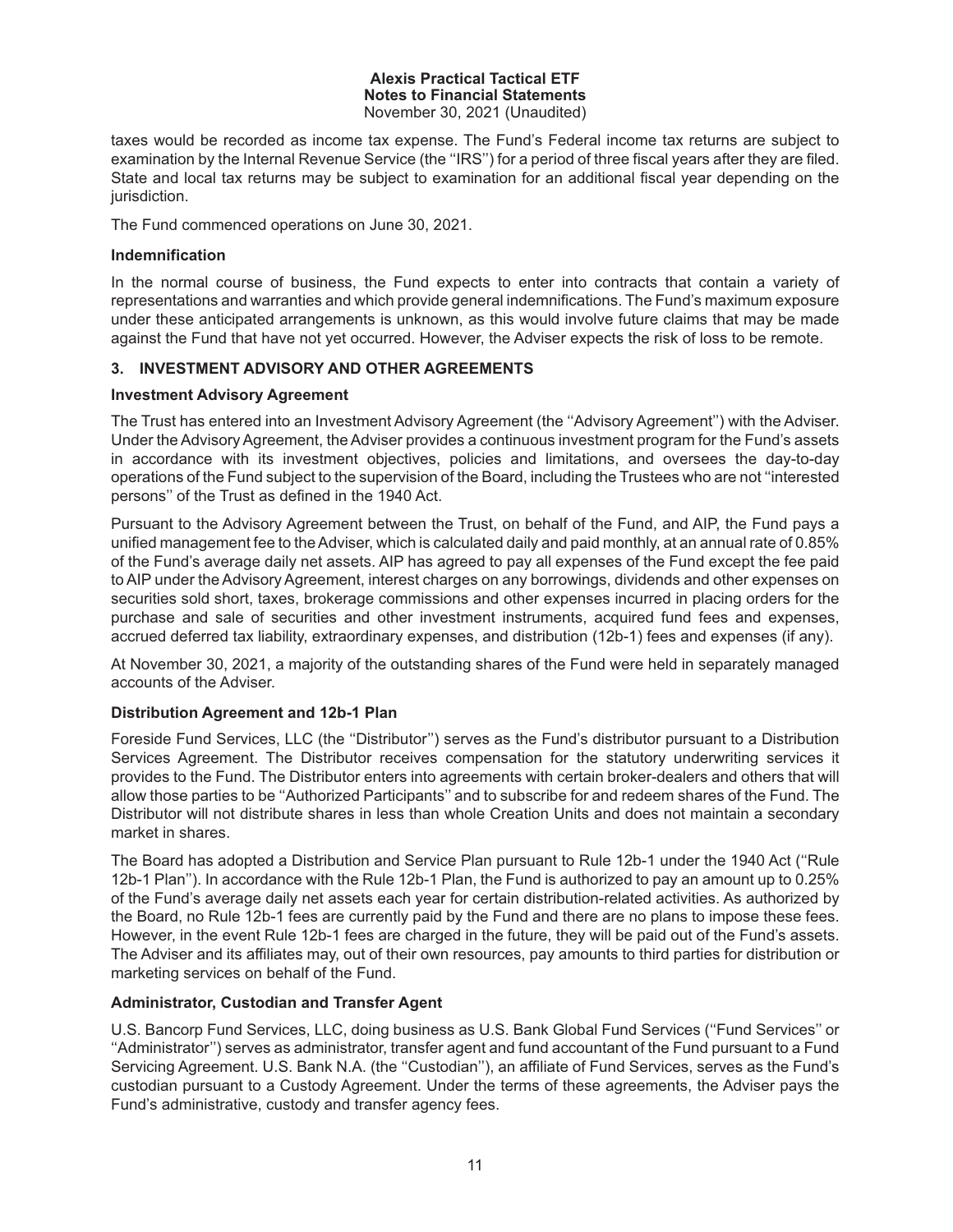A Trustee and all officers of the Trust are affiliated with the Administrator and the Custodian.

## **4. CREATION AND REDEMPTION TRANSACTIONS**

Shares of the Fund are listed and traded on the NYSE Arca, Inc. The Fund issues and redeems shares on a continuous basis at NAV only in large blocks of shares called ''Creation Units.'' A Creation Unit generally consists of 10,000 shares. Creation Units are to be issued and redeemed principally in kind for a basket of securities and a balancing cash amount. Shares generally will trade in the secondary market in amounts less than a Creation Unit at market prices that change throughout the day. Market prices for the shares may be different from their NAV. The NAV is determined as of the close of trading (generally, 4:00 p.m. Eastern Time) on each day the NYSE is open for trading. The NAV of the shares of the Fund will be equal to the Fund's total assets minus the Fund's total liabilities divided by the total number of shares outstanding. The NAV that is published will be rounded to the nearest cent; however, for purposes of determining the price of Creation Units, the NAV will be calculated to five decimal places.

## **Creation Unit Transaction Fee**

Authorized Participants may be required to pay to the Custodian a fixed transaction fee (the ''Creation Unit Transaction Fee'') in connection with the issuance or redemption of Creation Units. The standard Creation Unit Transaction Fee will be the same regardless of the number of Creation Units purchased by an investor on the applicable business day. The Creation Unit Transaction Fee charged by the Fund for each creation order is \$250.

An additional variable fee of up to a maximum of 2% of the value of the Creation Units subject to the transaction may be imposed for (1) creations effected outside the Clearing Process and (2) creations made in an all cash amount (to offset the Trust's brokerage and other transaction costs associated with using cash to purchase the requisite Deposit Securities). Investors are responsible for the costs of transferring the securities constituting the Deposit Securities to the account of the Trust. The Fund may determine to not charge a variable fee on certain orders when the Adviser has determined that doing so is in the best interests of Fund shareholders. Variable fees, if any, received by the Fund are displayed in the Capital Share Transactions section on the Statement of Changes in Net Assets.

Only ''Authorized Participants'' may purchase or redeem shares directly from the Fund. An Authorized Participant is either (i) a broker-dealer or other participant in the clearing process through the Continuous Net Settlement System of National Securities Clearing Corporation or (ii) a DTC participant and, in each case, must have executed a Participant Agreement with the Distributor. Most retail investors will not qualify as Authorized Participants or have the resources to buy and sell whole Creation Units. Therefore, they will be unable to purchase or redeem the shares directly from the Fund. Rather, most retail investors will purchase shares in the secondary market with the assistance of a broker and will be subject to customary brokerage commissions or fees. Securities received or delivered in connection with in-kind creates and redeems are valued as of the close of business on the effective date of the creation or redemption.

A Creation Unit will generally not be issued until the transfer of good title of the deposit securities to the Fund and the payment of any cash amounts have been completed. To the extent contemplated by the applicable participant agreement, Creation Units of the Fund will be issued to such authorized participant notwithstanding the fact that the Fund's deposits have not been received in part or in whole, in reliance on the undertaking of the authorized participant to deliver the missing deposit securities as soon as possible. If the Fund or its agents do not receive all of the deposit securities, or the required cash amounts, by such time, then the order may be deemed rejected and the authorized participant shall be liable to the Fund for losses, if any.

## **5. INVESTMENT TRANSACTIONS**

During the period ended November 30, 2021, the Fund realized net capital gains resulting from in-kind redemptions, in which shareholders exchanged Fund shares for securities held by the Fund rather than for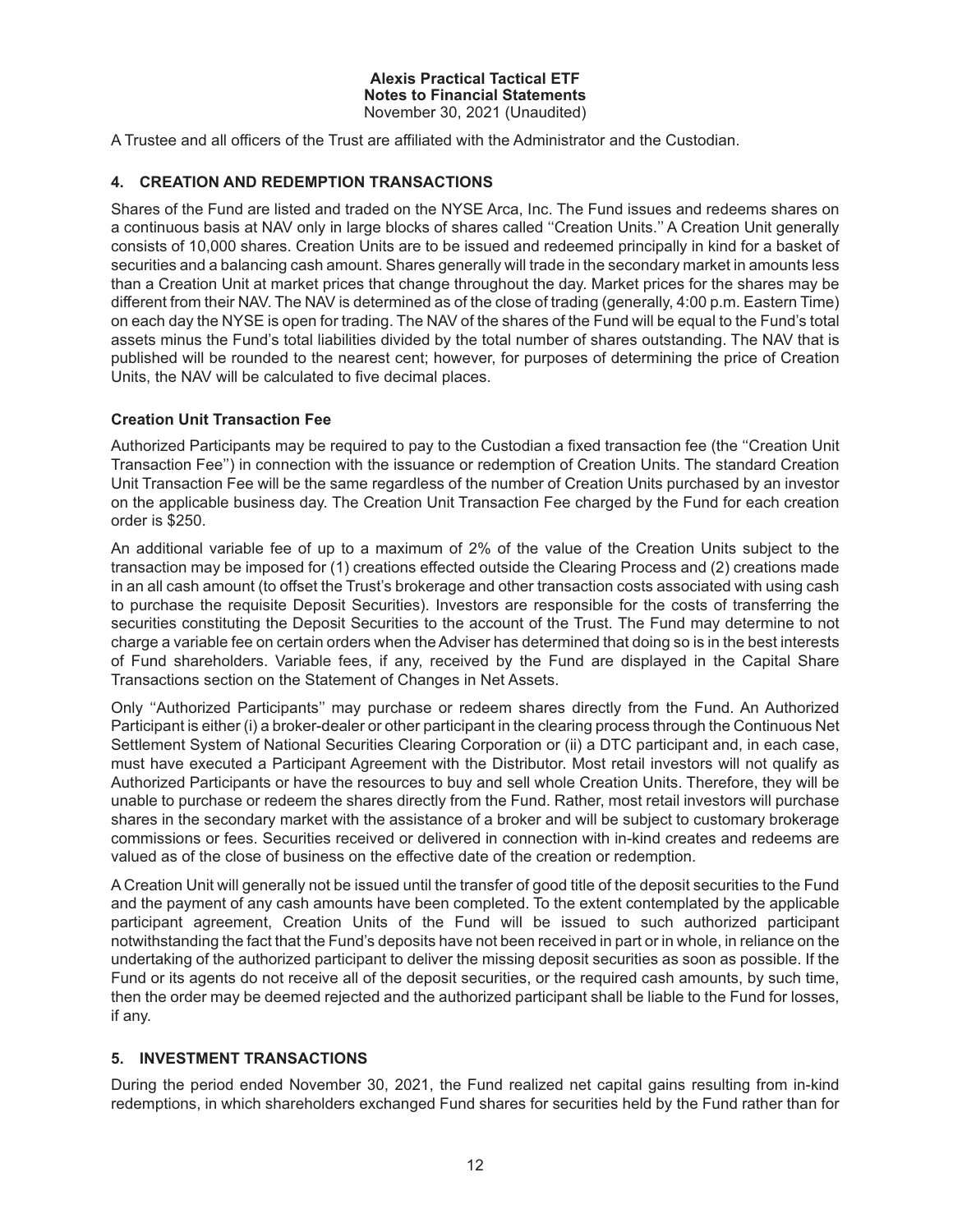cash. Because such gains are not taxable to the Fund, and are not distributed to shareholders, they have been reclassified from total distributable earnings (accumulated losses) to paid in-capital. The amount of realized gains and losses from in-kind redemptions included in realized gain/(loss) on investments in the Statement of Operations is as follows:

| <b>Realized</b><br>Gains | Realized<br>Losses |
|--------------------------|--------------------|
| \$423,908 \$(261,160)    |                    |

Purchases and sales of investments (excluding short-term investments), creations in-kind and redemptions in-kind for the period ended November 30, 2021 were as follows:

|                                                                                | <b>Purchases</b> | <b>Sales</b> | <b>Creations</b><br>In-Kind | Redemptions<br>In-Kind |
|--------------------------------------------------------------------------------|------------------|--------------|-----------------------------|------------------------|
| Alexis Practical Tactical ETF \$8,820,757 \$7,647,889 \$34,747,817 \$6,891,033 |                  |              |                             |                        |

## **6. PRINCIPAL RISKS**

As with all ETFs, shareholders of the Fund are subject to the risk that their investment could lose money. The Fund is subject to the principal risks, any of which may adversely affect the Fund's NAV, trading price, yield, total return and ability to meet its investment objective.

The global outbreak of COVID-19 (commonly referred to as ''coronavirus'') has disrupted economic markets and the prolonged economic impact is uncertain. The ultimate economic fallout from the pandemic, and the long-term impact on economies, markets, industries and individual issuers, are not known. The operational and financial performance of the issuers of securities in which the Fund invests depends on future developments, including the duration and spread of the outbreak, and such uncertainty may in turn adversely affect the value and liquidity of the Fund's investments, impair the Fund's ability to satisfy redemption requests, and negatively impact the Fund's performance.

A complete description of principal risks is included in the prospectus under the heading ''Principal Investment Risks''.

## **7. SUBSEQUENT EVENTS**

On December 31, 2021, the Fund paid a distribution to shareholders of record on December 30, 2021 as follows:

| <b>Ordinary Income Rate</b> | <b>Ordinary Income Distribution Paid</b> |
|-----------------------------|------------------------------------------|
| \$0.063                     | \$119,707                                |

Other than as disclosed, there were no other subsequent events requiring recognition or disclosure through the date the financial statements were issued.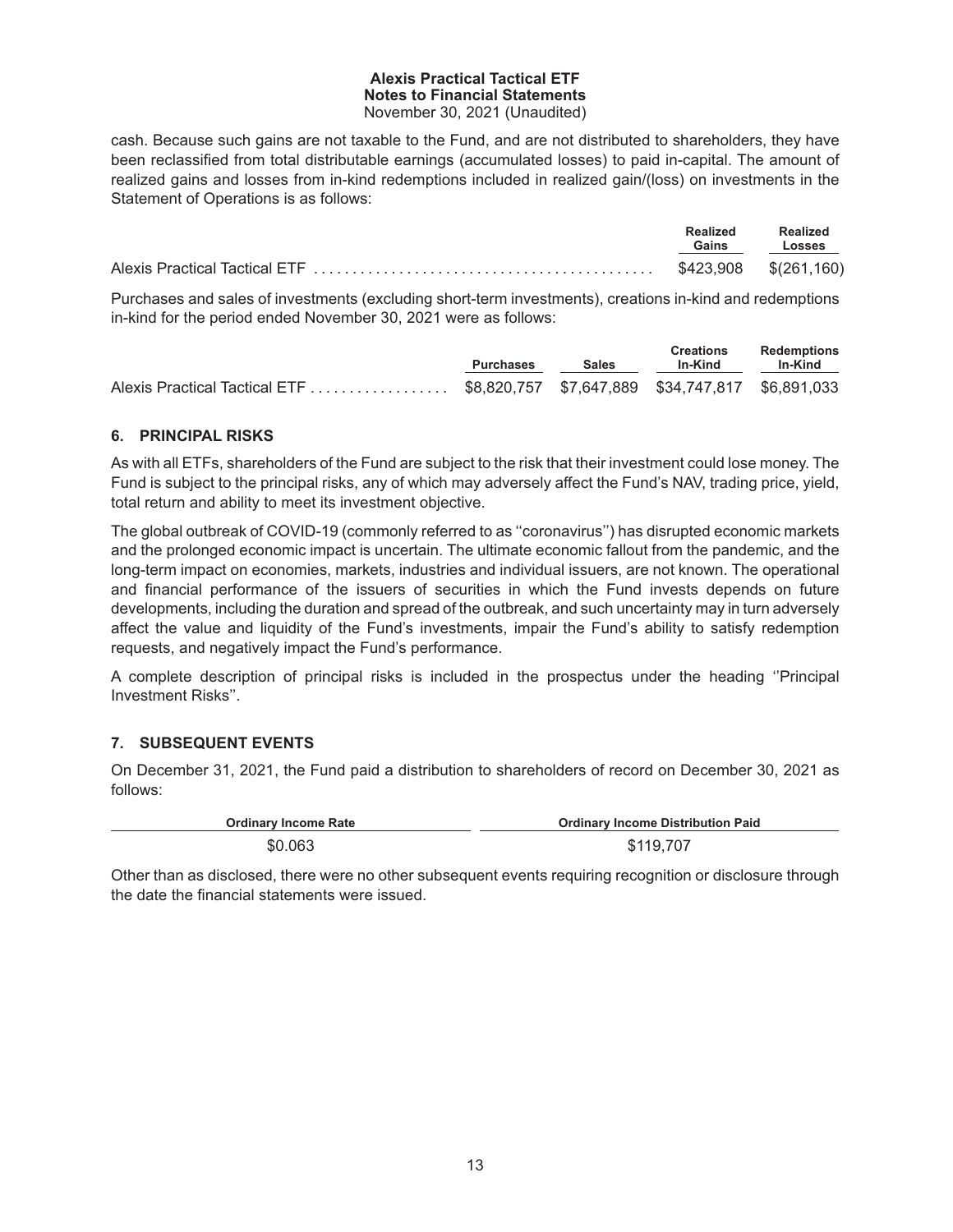#### **Alexis Practical Tactical ETF BOARD CONSIDERATION & APPROVAL OF ADVISORY AGREEMENT**

At a meeting held on June 22-23, 2021 (the ''Meeting''), the Board of Trustees (the ''Board'') of Listed Funds Trust (the ''Trust''), including those trustees who are not ''interested persons'' of the Trust, as defined in the Investment Company Act of 1940 (the ''1940 Act'') (the ''Independent Trustees''), considered the approval of an investment advisory agreement (the ''Advisory Agreement'') between Alexis Investment Partners, LLC (the ''Adviser'') and the Trust, on behalf of Alexis Practical Tactical ETF (the ''Fund'').

Pursuant to Section 15 of the 1940 Act and related exemptive relief, the Agreement must be approved by: (i) the vote of the Trustees or a vote of the shareholders of the Fund; and (ii) the vote of a majority of the Independent Trustees, cast at a meeting called for the purpose of voting on such approval. In connection with its consideration of such approval, the Board must request and evaluate, and the Adviser is required to furnish, such information as may be reasonably necessary to evaluate the terms of the Agreement. In addition, rules under the 1940 Act require an investment company to disclose in its shareholder reports the material factors and the conclusions with respect thereto that formed the basis for the Board's approval of an investment advisory agreement.

Consistent with those responsibilities, prior to the Meeting, the Board reviewed written materials from the Adviser and, during the Meeting, representatives from the Adviser presented additional oral and written information to assist the Board with its evaluation of the Agreement. Among other things, representatives from the Adviser provided an overview of its advisory business, including information on investment personnel, financial resources, experience, investment processes, and compliance program. The representatives discussed the services to be provided by the Adviser, as well as the rationale for launching the Fund, the Fund's proposed fees, and the operational aspects of the Fund. During the Meeting, the Board discussed the materials it received, including memoranda from legal counsel to the Trust on the responsibilities of the Trustees in considering the approval of the Agreement under the 1940 Act, considered the written materials that it received before the Meeting and the oral presentations, and deliberated on the approval of theAgreement in light of this information. Throughout the process, the Trustees were afforded the opportunity to ask questions of, and request additional materials from, the Adviser. The Independent Trustees also met in executive session with counsel to the Trust to further discuss the proposed advisory arrangement and the Trustees' responsibilities relating thereto. The consideration of the Agreement was conducted by both the full Board and the Independent Trustees, who also voted separately.

At the Meeting, the Board and the Independent Trustees evaluated a number of factors, including, among other things: (i) the nature, extent, and quality of the services to be provided by the Adviser to the Fund; (ii) Fund expenses and performance; (iii) the cost of the services to be provided and profits to be realized by the Adviser from its relationship with the Trust and the Fund; (iv) comparative fee and expense data for the Fund and other investment companies with similar investment objectives; (v) the extent to which economies of scale would be realized as the Fund grows and whether the overall advisory fee for the Fund would enable investors to share in the benefits of economies of scale; (vi) any benefits to be derived by the Adviser from the relationship with the Trust and the Fund, including any fall-out benefits enjoyed by the Adviser; and (vii) other factors the Board deemed relevant. In its deliberations, the Board did not identify any single piece of information that was paramount or controlling and the individual Trustees may have attributed different weights to various factors.

*Nature, Extent, and Quality of Services to be Provided.* The Trustees considered the scope of services to be provided under the Advisory Agreement, noting that the Adviser will be providing, among other things, furnishing a continuous investment program for the Fund, including arranging for, or implementing, the purchase and sale of portfolio securities, the provision of related services such as portfolio management compliance services, and the preparation and filing of certain reports on behalf of the Trust. The Trustees reviewed the extensive responsibilities that the Adviser will have as investment adviser to the Fund, including the oversight of the activities and operations of the other service providers, oversight of general fund compliance with federal and state laws, and the implementation of Board directives as they relate to the Fund. In considering the nature, extent, and quality of the services to be provided by the Adviser, the Board considered the quality of the Adviser's compliance program and the report from the Trust's Chief Compliance Officer ("CCO") regarding his review of the Adviser's compliance program. The Board noted that it had received a copy of the Adviser's Form ADV, as well as the responses of the Adviser to a detailed series of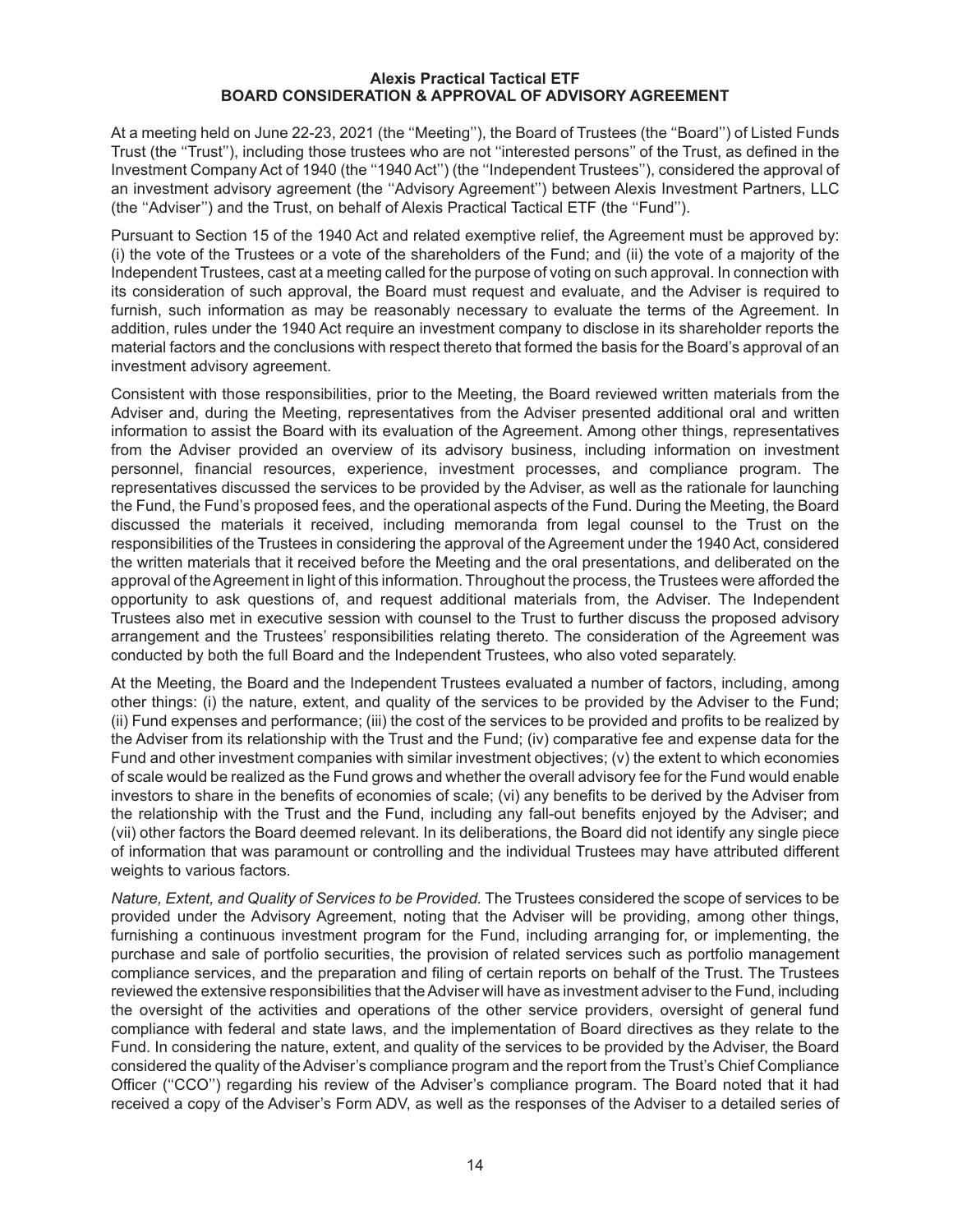questions that included, among other things, information about the Adviser's decision making process, details about the Fund, and information about the services to be provided by the Adviser. The Board also considered the Adviser's operational capabilities and resources and its experience in managing investment portfolios. The Board concluded that, within the context of its full deliberations, it was satisfied with the nature, extent, and quality of the services to be provided to the Fund by the Adviser.

*Fund Expenses and Performance.* Because the Fund had not yet commenced operations, the Board noted that there were no historical performance records to consider. The Board was presented with information about the Fund's investment strategies and expected break-even expense analyses. The Board reviewed the proposed expense ratio for the Fund and compared the Fund's expense ratio to the universe of Long-Short Equity ETFs and Tactical Allocation ETFs as reported by Morningstar (collectively, the ''Category Peer Group''). The Board noted that the expense ratio for the Fund was slightly higher than the median for funds in the Category Peer Group, but within the range of the expense ratios for the Category Peer Group. Based on its review, the Board concluded that the investment advisory fee and expense ratios appeared to be competitive and are otherwise reasonable in light of the information provided.

*Cost of Services to be Provided and Profitability.* The Board considered the cost of the services to be provided by the Adviser, the proposed advisory fee, and the estimated profitability projected by the Adviser, including the methodology underlying such projection. The Board took into consideration that the advisory fee for the Fund was a ''unified fee,'' meaning the Fund would pay no expenses other than the advisory fee and certain other costs such as interest, brokerage, acquired fund fees and expenses, extraordinary expenses and, to the extent it is implemented, fees pursuant to a Distribution and/or Shareholder Servicing (12b-1) Plan. The Board noted that the Adviser would be responsible for compensating the Trust's other service providers and paying the Fund's other expenses out of its own fee and resources. The Board also evaluated the compensation and benefits expected to be received by the Adviser from its relationship with the Fund, taking into account an analysis of the Adviser's anticipated profitability with respect to the Fund and the financial resources the Adviser had committed and proposed to commit to its business. The Board determined such analyses were not a significant factor given that the Fund had not yet commenced operations and consequently, the future size of the Fund and the Adviser's future profitability were generally unpredictable.

*Economies of Scale.* The Board expressed the view that the Adviser might realize economies of scale in managing the Fund as assets grow in size. The Board noted, however, that any economies would, to some degree, be shared with Fund shareholders through the Fund's unitary fee structure. In the event there were to be significant asset growth in the Fund, the Board determined to reassess whether the advisory fee appropriately took into account any economies of scale that had been realized as a result of that growth.

*Conclusion.* Based on a consideration of all the factors in their totality, the Board, including a majority of the Independent Trustees, determined that the Advisory Agreement, including the compensation payable under the agreement, was fair and reasonable to the Fund. The Board, including a majority of the Independent Trustees, therefore determined that the approval of the Advisory Agreement for an initial term of two years was in the best interests of the Fund and its shareholders.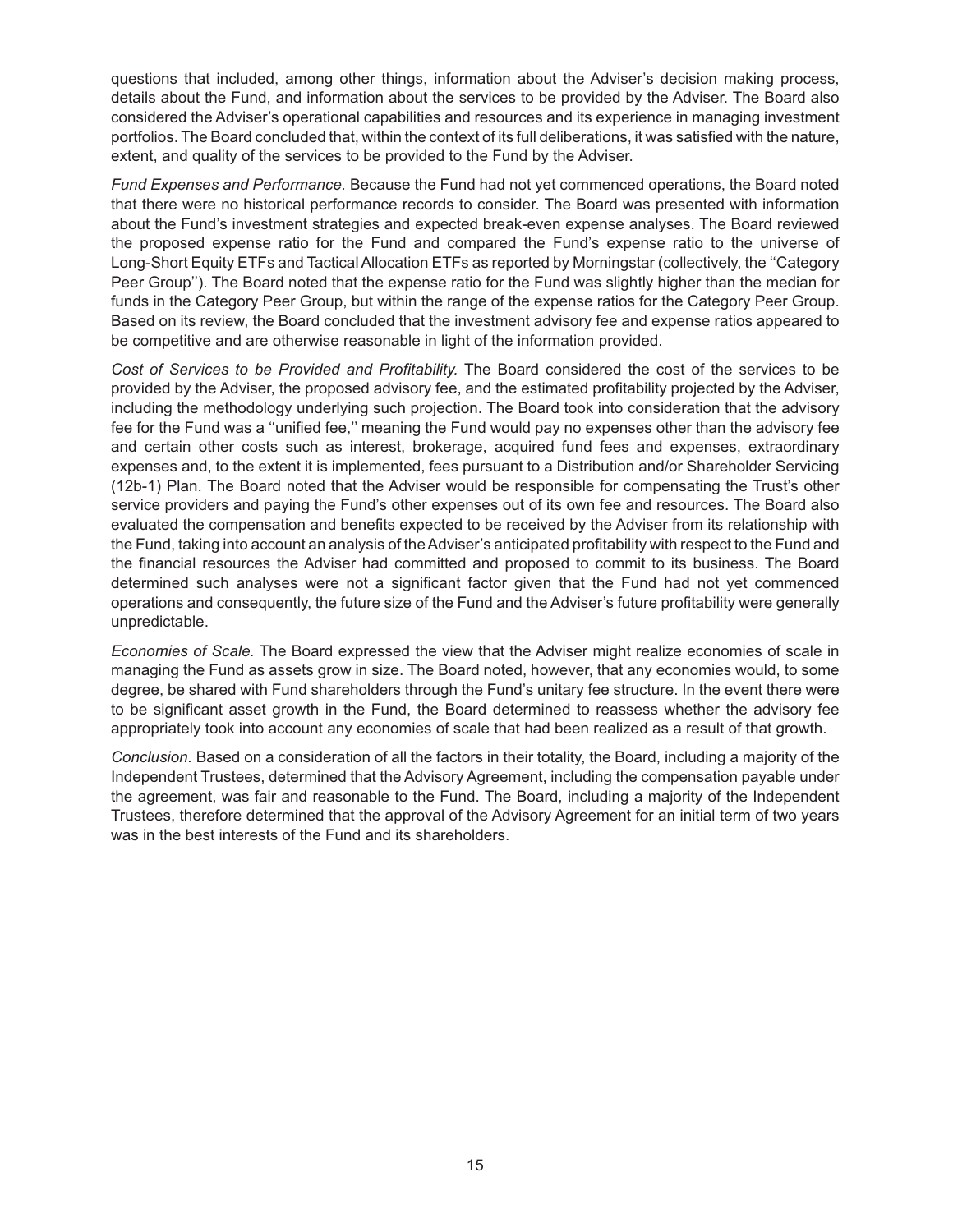#### **Shareholder Expense Example** (Unaudited)

As a shareholder of a Fund you incur two types of costs: (1) transaction costs for purchasing and selling shares; and (2) ongoing costs, including management fees and other fund expenses. The following example is intended to help you understand your ongoing costs (in dollars and cents) of investing in a Fund and to compare these costs with the ongoing costs of investing in other funds. The examples are based on an investment of \$1,000 invested at the beginning of the period and held throughout the entire period (May 31, 2021 to November 30, 2021), except as noted in footnotes below.

## **ACTUAL EXPENSES**

The first line under the Fund in the table below provides information about actual account values and actual expenses. You may use the information in this line, together with the amount you invested, to estimate the expenses that you paid over the period. Simply divide your account value by \$1,000 (for example, an \$8,600 account value divided by  $$1,000 = 8.6$ ), then multiply the result by the number in the first line for your Fund under the heading entitled ''Expenses Paid During Period'' to estimate the expenses you paid on your account during this period.

## **HYPOTHETICAL EXAMPLE FOR COMPARISON PURPOSES**

The second line in the table provides information about hypothetical account values and hypothetical expenses based on the Fund's actual expense ratio and an assumed rate of return of 5% per year before expenses, which is not the Fund's actual return. The hypothetical account values and expenses may not be used to estimate the actual ending account balance or expenses you paid for the period. You may use this information to compare the ongoing costs of investing in the Fund and other funds. To do so, compare this 5% hypothetical example with the 5% hypothetical examples that appear in the shareholder reports of the other funds. Please note that the expenses shown in the table are meant to highlight your ongoing costs only and do not reflect any transactional costs, such as brokerage commissions paid on purchases and sales of Fund shares. Therefore, the second line in the table is useful in comparing ongoing Fund costs only and will not help you determine the relative total costs of owning different funds. In addition, if these transactional costs were included, your costs would have been higher.

|                                                      | <b>Hypothetical</b><br>Account<br>Value<br>6/1/21 | <b>Beginning</b><br><b>Account</b><br>Value<br>6/30/21 | <b>Ending</b><br>Account<br>Value<br>11/30/21 | Annualized<br><b>Expense</b><br><b>Ratios</b> | <b>Expenses</b><br>Paid<br>During the<br>Period |
|------------------------------------------------------|---------------------------------------------------|--------------------------------------------------------|-----------------------------------------------|-----------------------------------------------|-------------------------------------------------|
| <b>Alexis Practical Tactical ETF</b>                 |                                                   |                                                        |                                               |                                               |                                                 |
| Hypothetical (5% return before expenses). \$1,000.00 | N/A                                               | N/A                                                    | \$1,000.00 \$1,040.40<br>\$1,020.81           | 0.85%<br>0.85%                                | $$3.66^{(1)}$<br>$$4.31^{(2)}$                  |

<sup>(^)</sup> Fund commenced operations on June 30, 2021.

<sup>(1)</sup> Actual expenses are calculated using the Fund's annualized expense ratio multiplied by the average account value during the period, multiplied by the number of days in the most recent inception period, 154 days, and divided by the number of days in the most recent twelve-month period, 365 days.

<sup>(2)</sup> Hypothetical expenses are calculated using the Fund's annualized expense ratio multiplied by the average account value during the period, multiplied by the number of days in the most recent six-month period, 183 days, and divided by the number of days in the most recent twelve-month period, 365 days.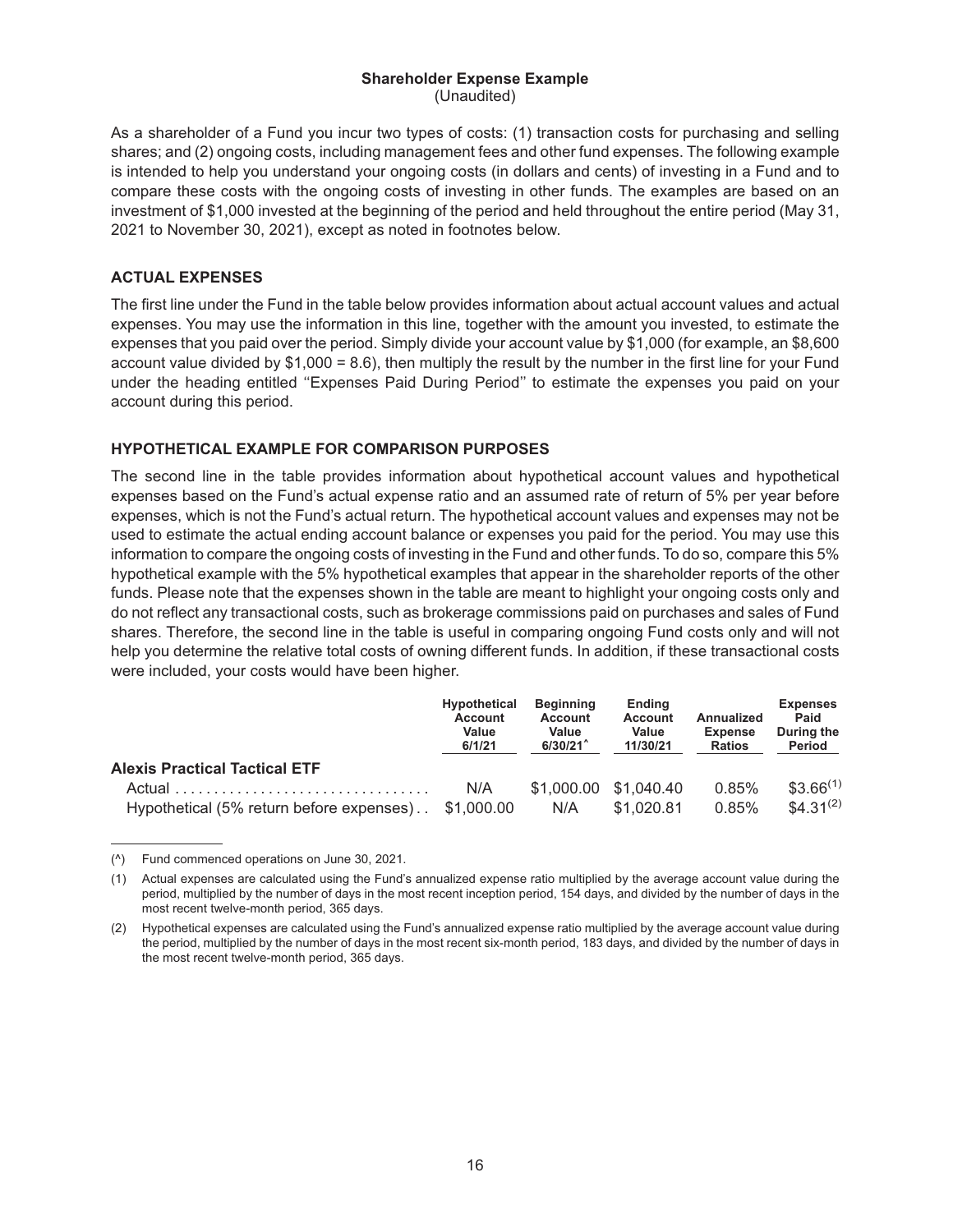#### **Alexis Practical Tactical ETF Supplemental Information** (Unaudited)

Investors should consider the investment objective and policies, risk considerations, charges and ongoing expenses of an investment carefully before investing. The prospectus contains this and other information relevant to an investment in the Fund. Please read the prospectus carefully before investing. A copy of the prospectus for the Fund may be obtained without charge by writing to the Fund, c/o U.S. Bank Global Fund Services, P.O. Box 701, Milwaukee, Wisconsin 53201-0701, by calling 1-866-LEXI-ETF (1-866-539-4383), or by visiting the Fund's website at https://www.lexietf.com/.

### **QUARTERLY PORTFOLIO HOLDING INFORMATION**

The Fund files its complete schedule of portfolio holdings for its first and third fiscal quarters with the Securities and Exchange Commission ("SEC") on Part F of Form N-PORT. The Fund's Part F of Form N-PORT is available without charge, upon request, by calling 1-866-LEXI-ETF (1-866-539-4383). Furthermore, you may obtain the Part F of Form N-PORT on the SEC's website at www.sec.gov.

### **PROXY VOTING INFORMATION**

The Fund is required to file a Form N-PX, with the Fund's complete proxy voting record for the 12 months ended June 30, no later than August 31 of each year. The Fund's proxy voting record will be available without charge, upon request, by calling 1-866-LEXI-ETF (1-866-539-4383) and on the SEC's website at www.sec.gov.

### **FREQUENCY DISTRIBUTION OF PREMIUMS AND DISCOUNTS**

Information regarding how often shares of the Fund trade on an exchange at a price above (i.e., at a premium) or below (i.e., at a discount) the NAV of the Fund is available without charge, on the Fund's website at https://www.lexietf.com/.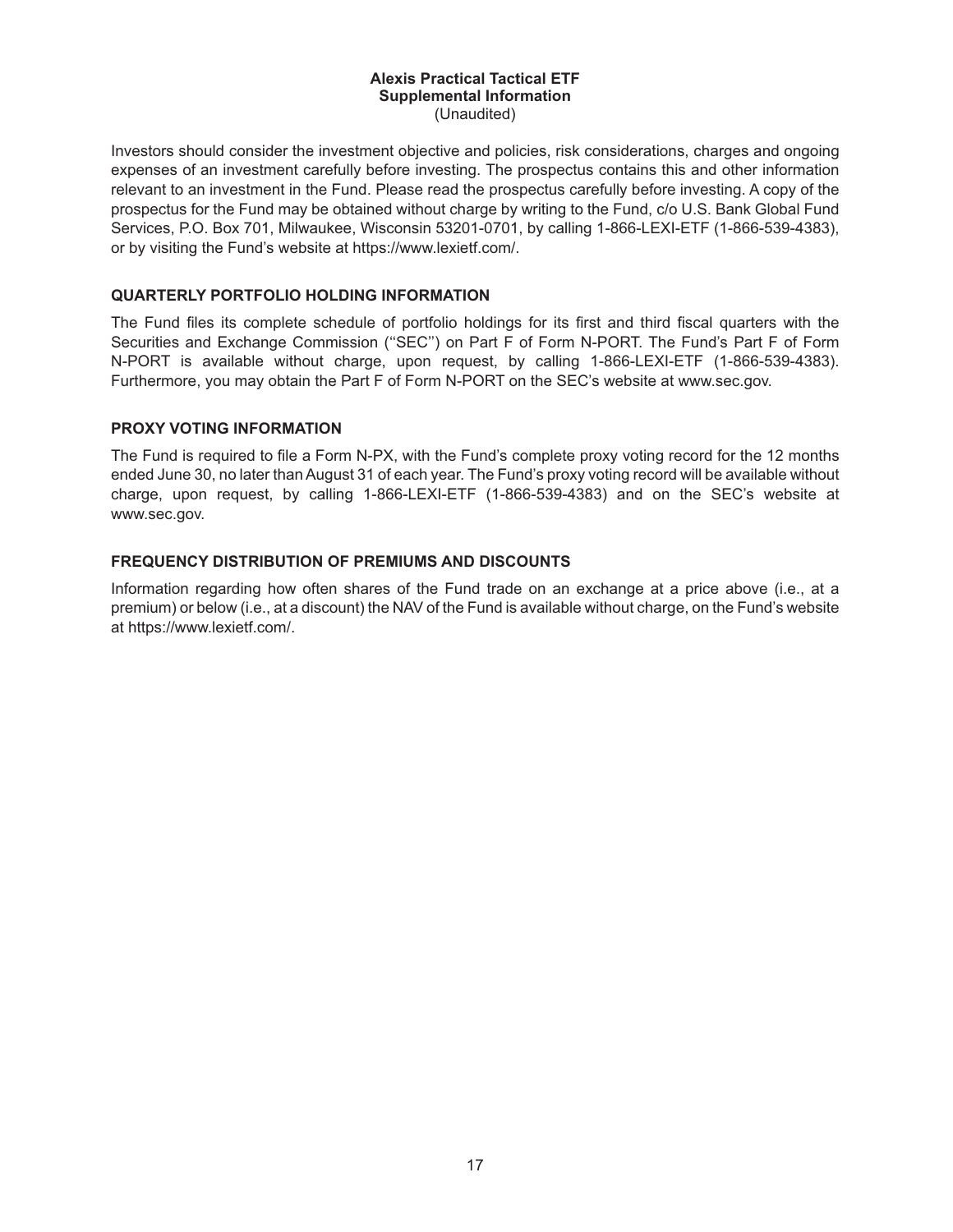#### **Alexis Practical Tactical ETF Review of Liquidity Risk Management Program** (Unaudited)

Pursuant to Rule 22e-4 under the Investment Company Act of 1940, the Trust, on behalf of the series of the Trust covered by this shareholder report (the ''Series''), has adopted a liquidity risk management program to govern the Trust's approach to managing liquidity risk. Rule 22e-4 seeks to promote effective liquidity risk management, thereby reducing the risk that a fund will be unable to meet its redemption obligations and mitigating dilution of the interests of fund shareholders. The Trust's liquidity risk management program is tailored to reflect the Series' particular risks, but not to eliminate all adverse impacts of liquidity risk, which would be incompatible with the nature of such Series.

The investment adviser to the Series has adopted and implemented its own written liquidity risk management program (the ''Program'') tailored specifically to assess and manage the liquidity risk of the Series.

There can be no assurance that the Program will achieve its objectives in the future. Please refer to the prospectus for more information regarding the Series' exposure to liquidity risk and other principal risks to which an investment in the Series may be subject.